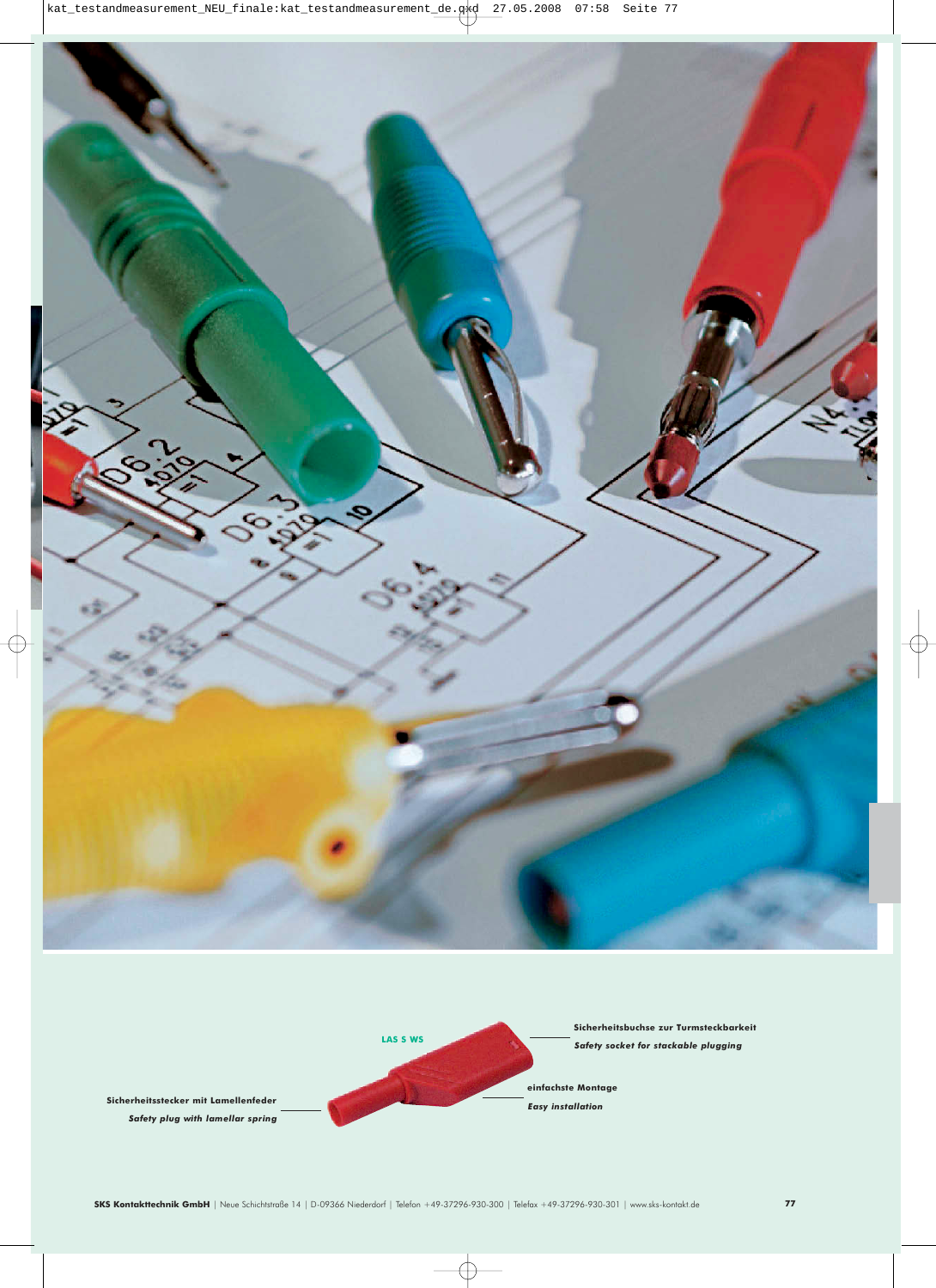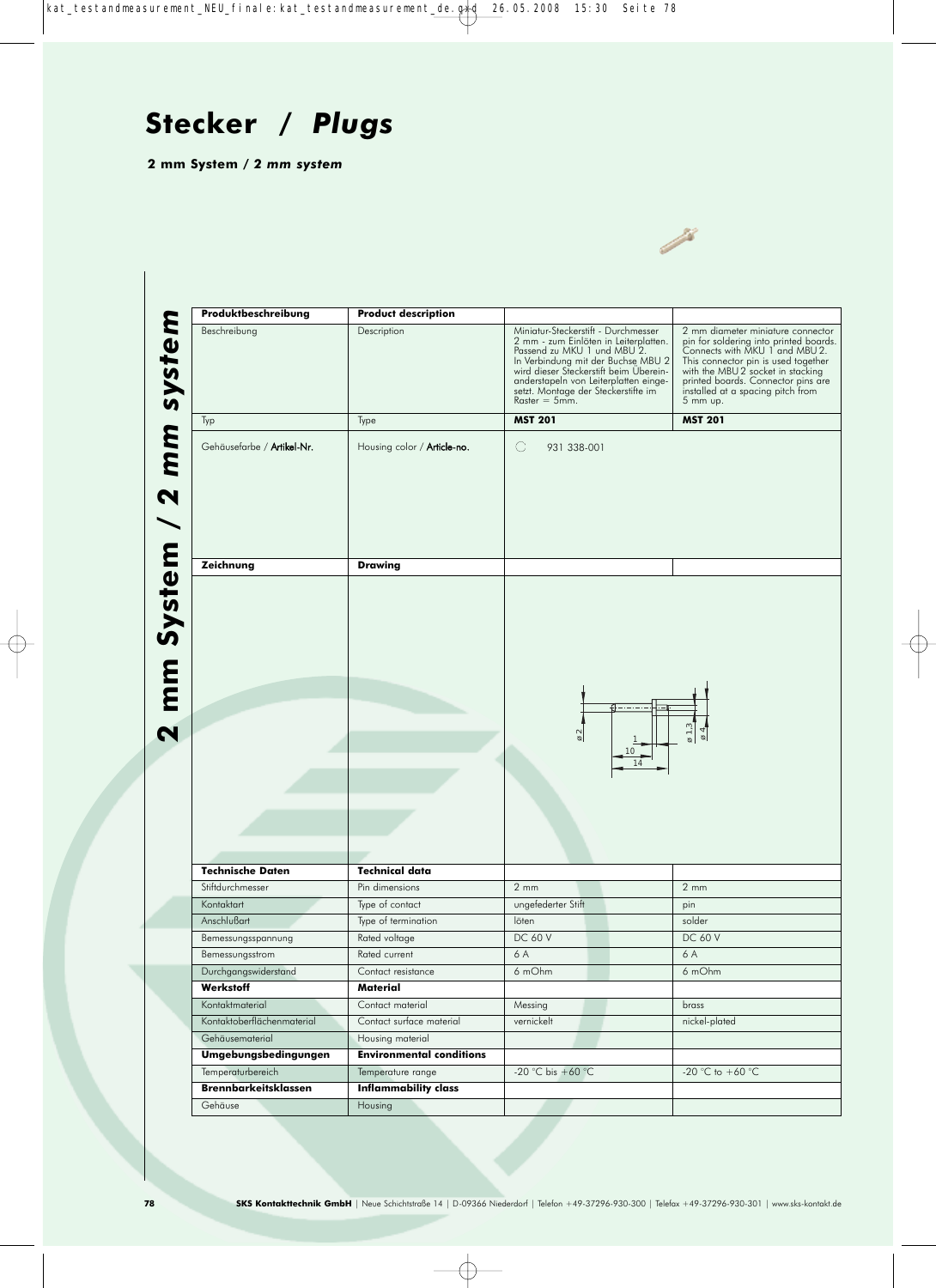





| Miniatur-Stecker - Durchmesser<br>2 mm, Stift Messing vernickelt mit<br>Lötanschluss.<br>Biegsame, trittfeste Isolierhülse. Zur<br>Konfektionierung von Anschlusslei-<br>tungen mit max. 1,9 mm Außen-<br>durchmesser. | 2 mm diameter miniature connector,<br>nickel-plated brass pin with solder<br>connection. Flexible, shatter-proof<br>insulated sleeve. For making up con-<br>necting leads with a maximum external diameter of 1.9 mm. | Umspritzter Adapterstecker von 4 mm<br>Buchse auf 2 mm Stecker. Dieser Adap-<br>ter ermöglicht die Verwendung von<br>Steckern im 4 mm- und Leitungen im<br>2 mm System. | Injection-moulded adapter plug from<br>2 mm diameter plug to 4 mm diameter<br>socket. This adapter plug enables the<br>use of 4 mm plugs and 2 mm measu-<br>ring leads. |
|------------------------------------------------------------------------------------------------------------------------------------------------------------------------------------------------------------------------|-----------------------------------------------------------------------------------------------------------------------------------------------------------------------------------------------------------------------|-------------------------------------------------------------------------------------------------------------------------------------------------------------------------|-------------------------------------------------------------------------------------------------------------------------------------------------------------------------|
| MST <sub>3</sub>                                                                                                                                                                                                       | MST <sub>3</sub>                                                                                                                                                                                                      | MZS <sub>2</sub>                                                                                                                                                        | MZS <sub>2</sub>                                                                                                                                                        |
| 973 509-100<br>973 509-101<br>973 509-102<br>973 509-103<br>973 509-104<br>973 509-106                                                                                                                                 |                                                                                                                                                                                                                       | 973 600-100<br>973 600-101                                                                                                                                              |                                                                                                                                                                         |
| 4. – . – . –<br>$\varnothing$ 2<br>12<br>37                                                                                                                                                                            | $\varnothing$ 2,1<br>4,8                                                                                                                                                                                              | $\sim$<br>$\circ$<br>12<br>45,5                                                                                                                                         | $\overline{6}$ 4<br>$\frac{8}{9}$                                                                                                                                       |
| $2 \, \text{mm}$                                                                                                                                                                                                       | $2 \, \text{mm}$                                                                                                                                                                                                      | Stift 2 mm und Buchse 4 mm                                                                                                                                              | 2 mm pin and 4 mm socket                                                                                                                                                |
| ungefederter Stift                                                                                                                                                                                                     |                                                                                                                                                                                                                       | ungefederter Stift, Buchse                                                                                                                                              | pin, socket                                                                                                                                                             |
| löten                                                                                                                                                                                                                  | pin<br>solder                                                                                                                                                                                                         | stecken                                                                                                                                                                 | plug                                                                                                                                                                    |
| <b>DC 60 V</b>                                                                                                                                                                                                         | <b>DC 60 V</b>                                                                                                                                                                                                        | <b>DC 60 V</b>                                                                                                                                                          | DC 60 V                                                                                                                                                                 |
| 6 A                                                                                                                                                                                                                    | 6 A                                                                                                                                                                                                                   | 6 A                                                                                                                                                                     | 6 A                                                                                                                                                                     |
| 6 mOhm                                                                                                                                                                                                                 | 6 mOhm                                                                                                                                                                                                                | 6 mOhm                                                                                                                                                                  | 6 mOhm                                                                                                                                                                  |
|                                                                                                                                                                                                                        |                                                                                                                                                                                                                       |                                                                                                                                                                         |                                                                                                                                                                         |
| Messing                                                                                                                                                                                                                | brass                                                                                                                                                                                                                 | Messing                                                                                                                                                                 | brass                                                                                                                                                                   |
| vernickelt                                                                                                                                                                                                             | nickel-plated                                                                                                                                                                                                         | vernickelt                                                                                                                                                              | nickel-plated                                                                                                                                                           |
| PVC-P                                                                                                                                                                                                                  | PVC-P                                                                                                                                                                                                                 | PP                                                                                                                                                                      | PP                                                                                                                                                                      |
|                                                                                                                                                                                                                        |                                                                                                                                                                                                                       |                                                                                                                                                                         |                                                                                                                                                                         |
| -25 °C bis +60 °C                                                                                                                                                                                                      | -25 °C to +60 °C                                                                                                                                                                                                      | -20 °C bis +60 °C                                                                                                                                                       | -20 °C to +60 °C                                                                                                                                                        |
|                                                                                                                                                                                                                        |                                                                                                                                                                                                                       |                                                                                                                                                                         |                                                                                                                                                                         |
| UL 94 V-2                                                                                                                                                                                                              | UL 94 V-2                                                                                                                                                                                                             | <b>UL 94 HB</b>                                                                                                                                                         | <b>UL 94 HB</b>                                                                                                                                                         |
|                                                                                                                                                                                                                        |                                                                                                                                                                                                                       |                                                                                                                                                                         |                                                                                                                                                                         |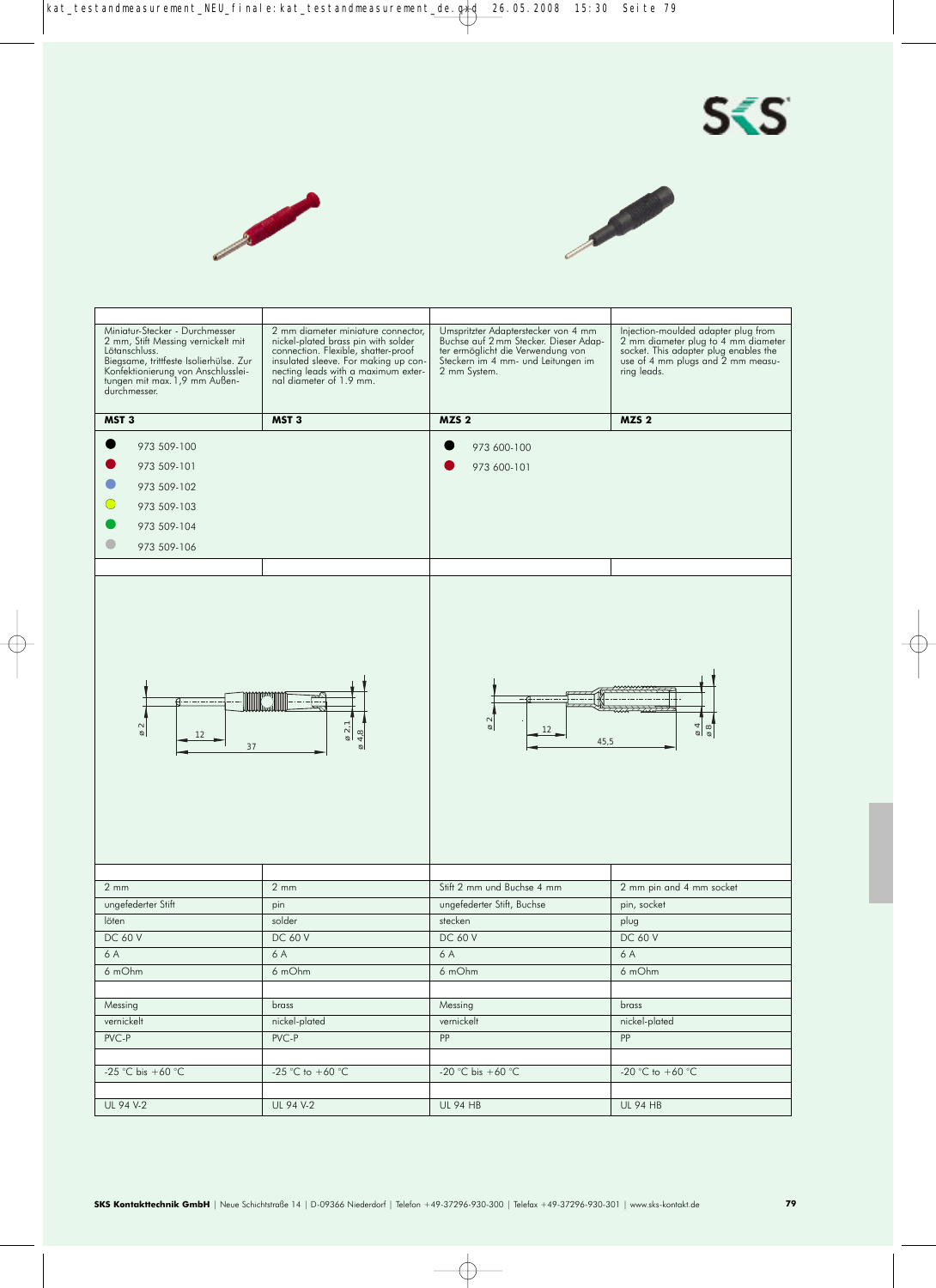

| Beschreibung                                     | <b>Product description</b>                       |                                                                                                                                                 |                                                                                                                                                                   |
|--------------------------------------------------|--------------------------------------------------|-------------------------------------------------------------------------------------------------------------------------------------------------|-------------------------------------------------------------------------------------------------------------------------------------------------------------------|
|                                                  | Description                                      | Vollkontaktstecker als Einbaustift,<br>Schraubanschluss bis max. 1,5 mm <sup>2</sup><br>Leiterquerschnitt. Kontaktmaterial<br>Messing verzinnt. | Fully mating connector as built-in<br>pin, screw connection up to maxi-<br>mum cable cross-section of 1.5 mm <sup>2</sup> .<br>Tin-plated brass contact material. |
| Typ                                              | Type                                             | <b>VST 100</b>                                                                                                                                  | <b>VST 100</b>                                                                                                                                                    |
| Gehäusefarbe / Artikel-Nr.                       | Housing color / <b>Article-no.</b>               | O<br>930 581-000                                                                                                                                |                                                                                                                                                                   |
|                                                  |                                                  |                                                                                                                                                 |                                                                                                                                                                   |
| Zeichnung                                        | <b>Drawing</b>                                   |                                                                                                                                                 |                                                                                                                                                                   |
|                                                  |                                                  |                                                                                                                                                 |                                                                                                                                                                   |
|                                                  |                                                  | $\varnothing$<br>21<br>34                                                                                                                       | $\varnothing$ 2,5<br>$M_{5}$                                                                                                                                      |
| <b>Technische Daten</b>                          | <b>Technical data</b>                            |                                                                                                                                                 |                                                                                                                                                                   |
| Stiftdurchmesser                                 | Pin dimensions                                   | $4 \, \text{mm}$                                                                                                                                | 4 mm                                                                                                                                                              |
| Kontaktart                                       | Type of contact                                  | gefederter Stift                                                                                                                                | pin (spring-loaded)                                                                                                                                               |
| Anschlußart                                      | Type of termination                              | schrauben                                                                                                                                       | screw                                                                                                                                                             |
| Bemessungsspannung                               | Rated voltage                                    | DC 60 V                                                                                                                                         | <b>DC 60 V</b>                                                                                                                                                    |
| Bemessungsstrom                                  | Rated current                                    | 16 A                                                                                                                                            | 16 A                                                                                                                                                              |
| Durchgangswiderstand                             | Contact resistance                               | 3 mOhm                                                                                                                                          | 3 mOhm                                                                                                                                                            |
| Werkstoff                                        | Material                                         |                                                                                                                                                 |                                                                                                                                                                   |
| Kontaktmaterial                                  | Contact material                                 | Messing                                                                                                                                         | brass                                                                                                                                                             |
| Kontaktoberflächenmaterial                       | Contact surface material                         | vernickelt                                                                                                                                      | nickel-plated                                                                                                                                                     |
| Gehäusematerial                                  | Housing material                                 |                                                                                                                                                 |                                                                                                                                                                   |
| Umgebungsbedingungen                             | <b>Environmental conditions</b>                  |                                                                                                                                                 |                                                                                                                                                                   |
| Temperaturbereich<br><b>Brennbarkeitsklassen</b> | Temperature range<br><b>Inflammability class</b> | -25 °C bis +100 °C                                                                                                                              | -25 °C to $+100$ °C                                                                                                                                               |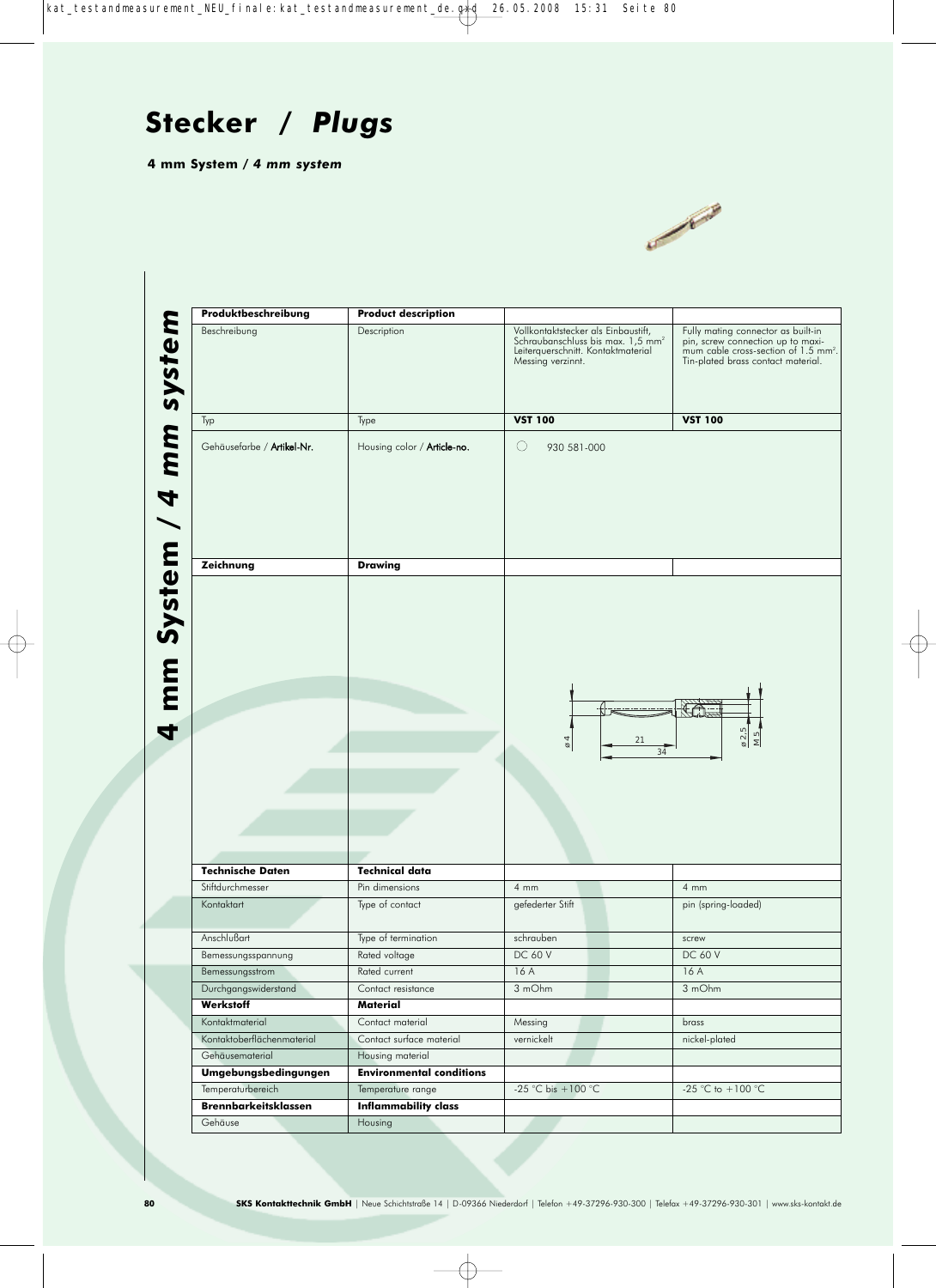





| Vollkontaktstecker als Einbaustift,<br>Lötanschluss bis max. 2 mm <sup>2</sup><br>Leiterquerschnitt.<br>Kontaktmaterial Messing vernickelt. | Fully mating connector as built-in<br>pin, solder connection up to maxi-<br>mum cable cross-section of 2 mm <sup>2</sup><br>Nickel-plated brass contact material. | Umspritzter Adapterstecker von 4 mm<br>Stecker auf 2 mm Buchse. Dieser Adap-<br>ter ermöglicht die Verwendung von<br>Steckern im 2 mm- und Leitungen im<br>4 mm System. | Injection-moulded adapter plug from<br>4 mm diameter plug to 2 mm diameter<br>socket. This adapter plug enables the<br>use of 2 mm system plugs and 4 mm<br>system measuring leads. |
|---------------------------------------------------------------------------------------------------------------------------------------------|-------------------------------------------------------------------------------------------------------------------------------------------------------------------|-------------------------------------------------------------------------------------------------------------------------------------------------------------------------|-------------------------------------------------------------------------------------------------------------------------------------------------------------------------------------|
| <b>VST 20</b>                                                                                                                               | <b>VST 20</b>                                                                                                                                                     | MZS <sub>4</sub>                                                                                                                                                        | MZS <sub>4</sub>                                                                                                                                                                    |
| ( )<br>930 050-000                                                                                                                          |                                                                                                                                                                   | 973 599-100<br>973 599-101                                                                                                                                              |                                                                                                                                                                                     |
|                                                                                                                                             |                                                                                                                                                                   |                                                                                                                                                                         |                                                                                                                                                                                     |
| $\varnothing$<br>23                                                                                                                         | ≅<br>15                                                                                                                                                           | $\overline{6}$<br>33,5<br>53,5                                                                                                                                          | Buchse für 2mm Steckerstift<br>ø 4,5<br>$\frac{8}{9}$<br>8                                                                                                                          |
|                                                                                                                                             |                                                                                                                                                                   |                                                                                                                                                                         |                                                                                                                                                                                     |
| $4 \, \text{mm}$                                                                                                                            | $4 \, \text{mm}$                                                                                                                                                  | Buchse 2 mm und Stift 4 mm                                                                                                                                              | 4 mm pin and 2 mm socket                                                                                                                                                            |
| gefederter Stift                                                                                                                            | pin (spring-loaded)                                                                                                                                               | gefederte 2 mm Buchse,<br>gefederter 4 mm Stift                                                                                                                         | 2 mm socket (spring-loaded),<br>4 mm pin (spring-loaded)                                                                                                                            |
| löten                                                                                                                                       | solder                                                                                                                                                            | stecken                                                                                                                                                                 | plug                                                                                                                                                                                |
| <b>DC 60 V</b>                                                                                                                              | <b>DC 60 V</b>                                                                                                                                                    | <b>DC 60 V</b>                                                                                                                                                          | <b>DC 60 V</b>                                                                                                                                                                      |
| 16A                                                                                                                                         | 16A                                                                                                                                                               | 6 A                                                                                                                                                                     | 6A                                                                                                                                                                                  |
| 3 mOhm                                                                                                                                      | 3 mOhm                                                                                                                                                            | 6 mOhm                                                                                                                                                                  | 6 mOhm                                                                                                                                                                              |
|                                                                                                                                             |                                                                                                                                                                   |                                                                                                                                                                         |                                                                                                                                                                                     |
| Messing                                                                                                                                     | brass                                                                                                                                                             | Kupfer-Beryllium                                                                                                                                                        | copper beryllium                                                                                                                                                                    |
| vernickelt                                                                                                                                  | nickel-plated                                                                                                                                                     | vernickelt                                                                                                                                                              | nickel-plated                                                                                                                                                                       |
|                                                                                                                                             | $PVC-P$                                                                                                                                                           | PP                                                                                                                                                                      | PP                                                                                                                                                                                  |
|                                                                                                                                             |                                                                                                                                                                   |                                                                                                                                                                         |                                                                                                                                                                                     |
| -25 °C bis +100 °C                                                                                                                          | -25 °C to $+100$ °C                                                                                                                                               | -20 °C bis +60 °C                                                                                                                                                       | -20 °C to +60 °C                                                                                                                                                                    |
|                                                                                                                                             |                                                                                                                                                                   |                                                                                                                                                                         |                                                                                                                                                                                     |
|                                                                                                                                             |                                                                                                                                                                   |                                                                                                                                                                         |                                                                                                                                                                                     |
|                                                                                                                                             |                                                                                                                                                                   | <b>UL 94 HB</b>                                                                                                                                                         | <b>UL 94 HB</b>                                                                                                                                                                     |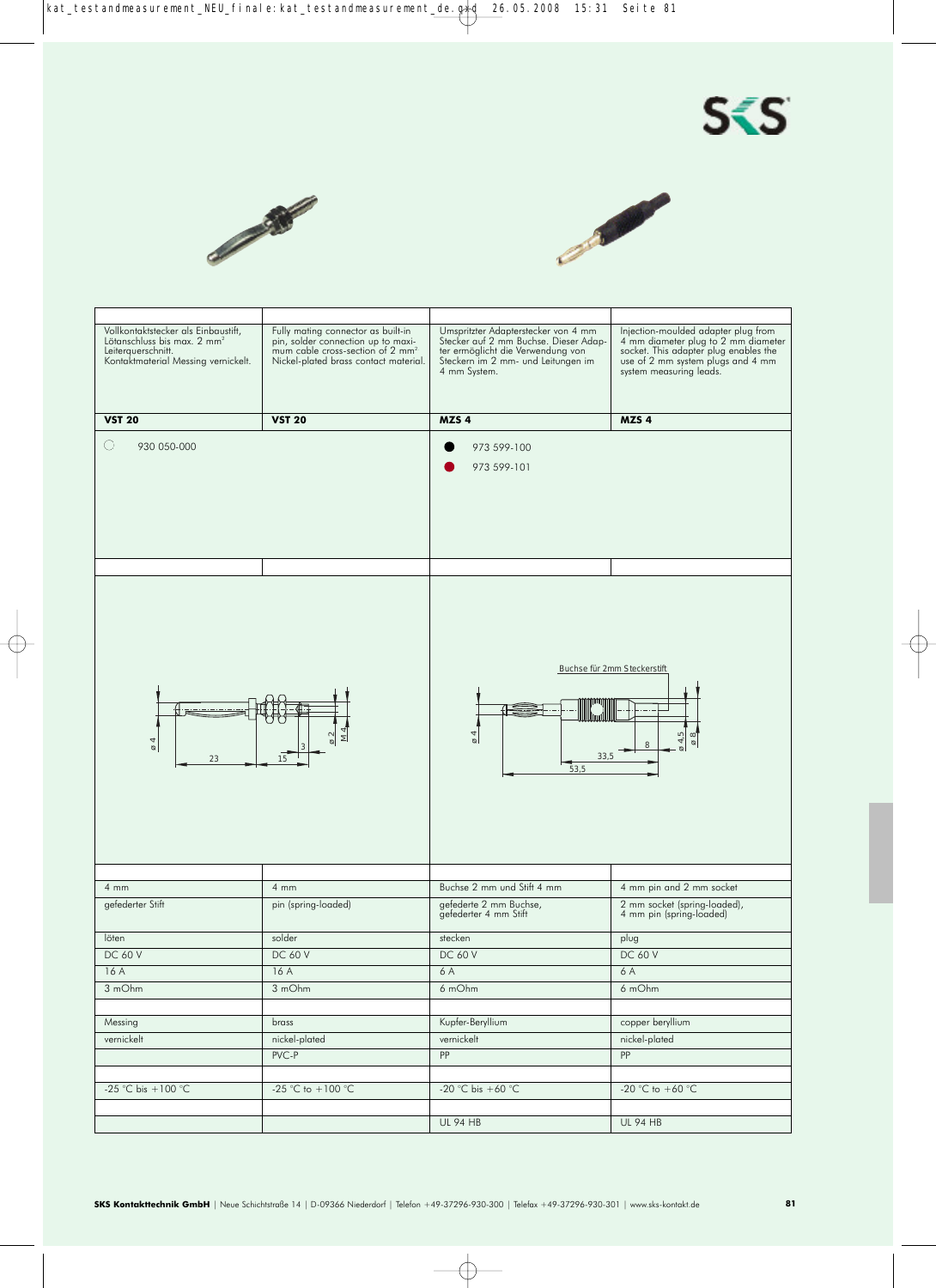

| Produktbeschreibung                         | <b>Product description</b>              |                                                                                                                                                                                                                                                      |                                                                                                                                                                                                                                                                     |
|---------------------------------------------|-----------------------------------------|------------------------------------------------------------------------------------------------------------------------------------------------------------------------------------------------------------------------------------------------------|---------------------------------------------------------------------------------------------------------------------------------------------------------------------------------------------------------------------------------------------------------------------|
| Beschreibung                                | Description                             | Kabelschuh mit trittfester, biegsamer<br>Isolierhülse mit Querloch, Durch-<br>messer 4 mm. Schraubanschluss bis<br>maximal 2,5 mm <sup>2</sup> . Zum Anschluss<br>an Bolzen von 4 mm bis 7 mm<br>Durchmesser.<br>Kontaktmaterial Messing vernickelt. | Cable lug with shatter-proof, flexible<br>insulated sleeve with 4 mm diameter<br>transverse hole. Screw connection up<br>to a maximum of 2.5 mm <sup>2</sup> . For con-<br>nection to bolts from 4 mm to 7 mm<br>diameter. Nickel-plated brass contact<br>material. |
| Typ                                         | Type                                    | <b>KB2</b>                                                                                                                                                                                                                                           | <b>KB2</b>                                                                                                                                                                                                                                                          |
| Gehäusefarbe / Artikel-Nr.                  | Housing color / Article-no.             | 930 584 - 100<br>930 584 - 101                                                                                                                                                                                                                       |                                                                                                                                                                                                                                                                     |
| Zeichnung                                   | <b>Drawing</b>                          |                                                                                                                                                                                                                                                      |                                                                                                                                                                                                                                                                     |
|                                             |                                         | 7,1<br>40<br>58,5                                                                                                                                                                                                                                    | $\alpha$ 4.2<br>011                                                                                                                                                                                                                                                 |
|                                             |                                         |                                                                                                                                                                                                                                                      |                                                                                                                                                                                                                                                                     |
| <b>Technische Daten</b><br>Stiftdurchmesser | <b>Technical data</b><br>Pin dimensions | $4 \, \text{mm}$                                                                                                                                                                                                                                     | $4 \, \text{mm}$                                                                                                                                                                                                                                                    |
| Kontaktart                                  | Type of contact                         | Klemme                                                                                                                                                                                                                                               | clip                                                                                                                                                                                                                                                                |
| Anschlußart                                 | Type of termination                     | schrauben                                                                                                                                                                                                                                            | screw                                                                                                                                                                                                                                                               |
| Bemessungsspannung                          | Rated voltage                           | DC 60 V                                                                                                                                                                                                                                              | DC 60 V                                                                                                                                                                                                                                                             |
| Bemessungsstrom                             | Rated current                           | 30 A                                                                                                                                                                                                                                                 | 30 A                                                                                                                                                                                                                                                                |
| Durchgangswiderstand                        | Contact resistance                      | 1 mOhm                                                                                                                                                                                                                                               | 1 mOhm                                                                                                                                                                                                                                                              |
| Werkstoff                                   | Material                                |                                                                                                                                                                                                                                                      |                                                                                                                                                                                                                                                                     |
| Kontaktmaterial                             | Contact material                        | Messing                                                                                                                                                                                                                                              | brass                                                                                                                                                                                                                                                               |
| Kontaktoberflächenmaterial                  | Contact surface material                | vernickelt                                                                                                                                                                                                                                           | nickel-plated                                                                                                                                                                                                                                                       |
| Gehäusematerial                             | Housing material                        | PVC-P                                                                                                                                                                                                                                                | PVC-P                                                                                                                                                                                                                                                               |
| Umgebungsbedingungen                        | <b>Environmental conditions</b>         |                                                                                                                                                                                                                                                      |                                                                                                                                                                                                                                                                     |
| Temperaturbereich                           | Temperature range                       | -25 °C bis +70 °C                                                                                                                                                                                                                                    | -25 °C to +70 °C                                                                                                                                                                                                                                                    |
| <b>Brennbarkeitsklassen</b>                 | <b>Inflammability class</b>             |                                                                                                                                                                                                                                                      |                                                                                                                                                                                                                                                                     |
| Gehäuse                                     | Housing                                 | UL 94 V-2                                                                                                                                                                                                                                            | UL 94 V-2                                                                                                                                                                                                                                                           |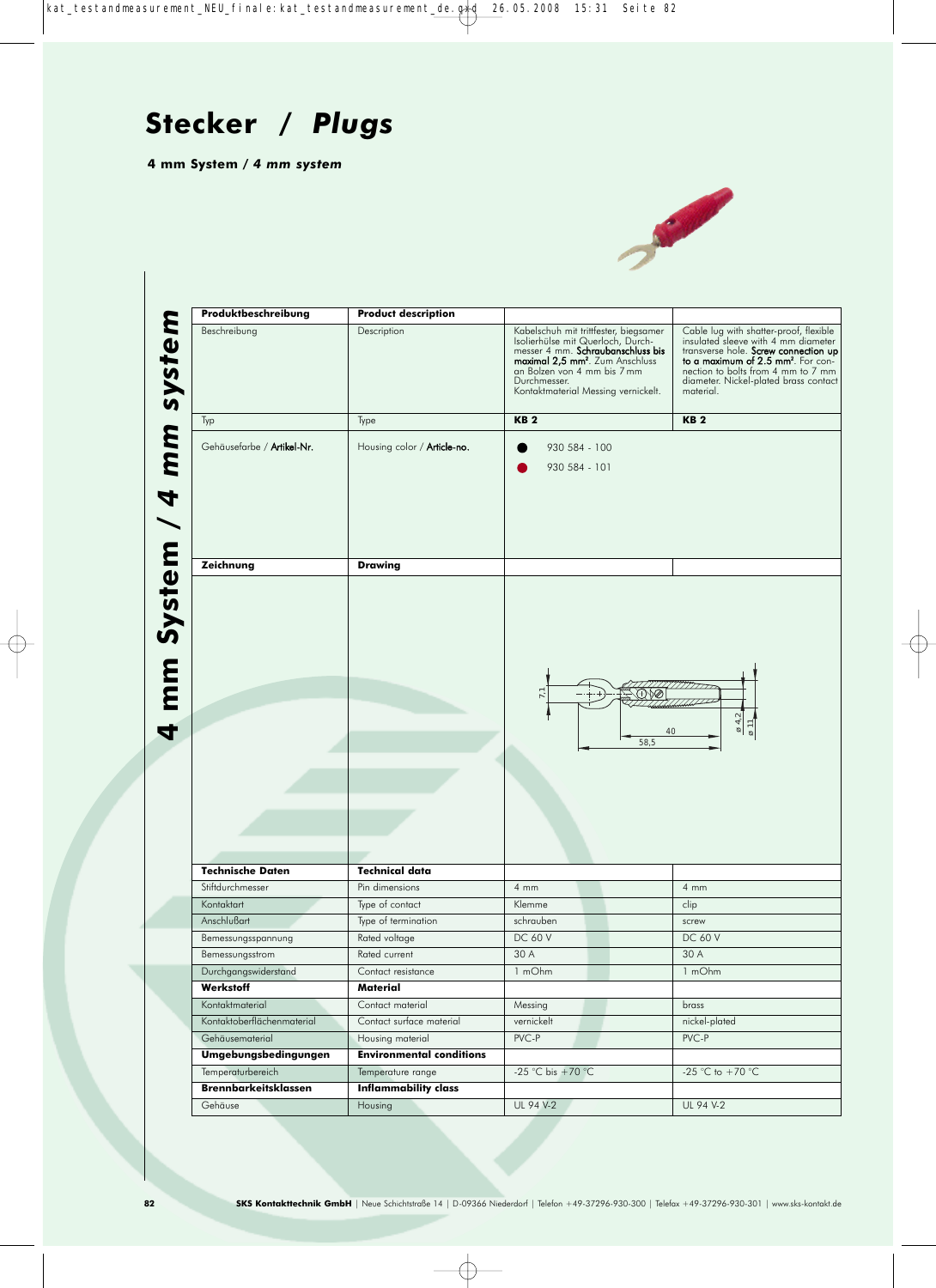





| Turmstecker mit Schraubanschluß für<br>Leitungen von 0,5 mm <sup>2</sup> bis 1,5 mm <sup>2</sup> ,<br>Leitungsaußendurchmesser max.<br>4,2 mm. Steckerstift 4 mm mit<br>Lamellenfeder, nicht berührungsge-<br>schützt. Einfache Montage durch<br>"Click-System". | Connector for tower construction<br>with screw connection for leads from<br>0.5 mm <sup>2</sup> to 1.5 mm <sup>2</sup> , outer diameter<br>of lead max. 4.2 mm. Plug 4 mm<br>with caged spring, not contact-pro-<br>tected. Simple assembly by "Click-<br>System". | Lamellenstecker mit Käfigfeder, trittfest,<br>das sich verjüngende Hülsenende dient<br>als Knickschutz.<br>Lötanschluss bis 2,5 mm <sup>2</sup> , Kabeldurch-<br>messer bis 4,2 mm. Kontaktmaterial<br>Messing vernickelt. Kontaktfeder Kupfer-<br>Beryllium vernickelt. | Laminated, shatter-proof plug with<br>caged spring and tapering sleeve provi-<br>ding protection against kinking.<br>Soldered connections up to 1.5mm <sup>2</sup> ,<br>cable diameters up to 4.2 mm. Nickel-<br>plated brass contact, nickel-plated cop-<br>per beryllium contact spring. |
|------------------------------------------------------------------------------------------------------------------------------------------------------------------------------------------------------------------------------------------------------------------|--------------------------------------------------------------------------------------------------------------------------------------------------------------------------------------------------------------------------------------------------------------------|--------------------------------------------------------------------------------------------------------------------------------------------------------------------------------------------------------------------------------------------------------------------------|--------------------------------------------------------------------------------------------------------------------------------------------------------------------------------------------------------------------------------------------------------------------------------------------|
| <b>LAS N WS</b>                                                                                                                                                                                                                                                  | <b>LAS N WS</b>                                                                                                                                                                                                                                                    | <b>LAS 30</b>                                                                                                                                                                                                                                                            | <b>LAS 30</b>                                                                                                                                                                                                                                                                              |
| 934 100-100<br>934 100-101<br>934 100-102<br>934 100-103<br>934 100-104                                                                                                                                                                                          |                                                                                                                                                                                                                                                                    | 972 518-100<br>972 518-101<br>972 518-102<br>972 518-103<br>972 518-104                                                                                                                                                                                                  |                                                                                                                                                                                                                                                                                            |
| $\overline{6}$<br>20,5<br>58,5                                                                                                                                                                                                                                   | ø<br>$\varnothing$                                                                                                                                                                                                                                                 | 4<br>ø<br>60                                                                                                                                                                                                                                                             | Ø<br>$\varnothing$ 4,2<br>40                                                                                                                                                                                                                                                               |
|                                                                                                                                                                                                                                                                  |                                                                                                                                                                                                                                                                    |                                                                                                                                                                                                                                                                          |                                                                                                                                                                                                                                                                                            |
| 4 mm mit Lamellenfeder                                                                                                                                                                                                                                           | 4 mm with laminated spring                                                                                                                                                                                                                                         | 4 mm mit Lamellenfeder                                                                                                                                                                                                                                                   | 4 mm with laminated spring                                                                                                                                                                                                                                                                 |
| gefederter Stift                                                                                                                                                                                                                                                 | pin (spring-loaded)                                                                                                                                                                                                                                                | gefederter Stift                                                                                                                                                                                                                                                         | pin (spring-loaded)                                                                                                                                                                                                                                                                        |
| schrauben                                                                                                                                                                                                                                                        | screw                                                                                                                                                                                                                                                              | löten                                                                                                                                                                                                                                                                    | solder                                                                                                                                                                                                                                                                                     |
| <b>DC 60 V</b>                                                                                                                                                                                                                                                   | <b>DC 60 V</b>                                                                                                                                                                                                                                                     | <b>DC 60 V</b>                                                                                                                                                                                                                                                           | <b>DC 60 V</b>                                                                                                                                                                                                                                                                             |
| 24 A                                                                                                                                                                                                                                                             | 24 A                                                                                                                                                                                                                                                               | 32 A                                                                                                                                                                                                                                                                     | 32 A                                                                                                                                                                                                                                                                                       |
| $3 \overline{mOhm}$                                                                                                                                                                                                                                              | 3 mOhm                                                                                                                                                                                                                                                             | 3 mOhm                                                                                                                                                                                                                                                                   | 3 mOhm                                                                                                                                                                                                                                                                                     |
|                                                                                                                                                                                                                                                                  |                                                                                                                                                                                                                                                                    |                                                                                                                                                                                                                                                                          |                                                                                                                                                                                                                                                                                            |
| Kupfer-Beryllium                                                                                                                                                                                                                                                 | copper beryllium                                                                                                                                                                                                                                                   | Kupfer-Beryllium                                                                                                                                                                                                                                                         | copper beryllium                                                                                                                                                                                                                                                                           |
| vernickelt                                                                                                                                                                                                                                                       | nickel-plated                                                                                                                                                                                                                                                      | vernickelt                                                                                                                                                                                                                                                               | nickel-plated                                                                                                                                                                                                                                                                              |
| PA                                                                                                                                                                                                                                                               | PA                                                                                                                                                                                                                                                                 | PVC-P                                                                                                                                                                                                                                                                    | PVC-P                                                                                                                                                                                                                                                                                      |
|                                                                                                                                                                                                                                                                  |                                                                                                                                                                                                                                                                    |                                                                                                                                                                                                                                                                          |                                                                                                                                                                                                                                                                                            |
| $-15$ °C bis +70 °C                                                                                                                                                                                                                                              | -15 °C to +70 °C                                                                                                                                                                                                                                                   | -25 °C bis +70 °C                                                                                                                                                                                                                                                        | -25 °C to +70 °C                                                                                                                                                                                                                                                                           |
|                                                                                                                                                                                                                                                                  |                                                                                                                                                                                                                                                                    |                                                                                                                                                                                                                                                                          |                                                                                                                                                                                                                                                                                            |
| <b>UL 94 HB</b>                                                                                                                                                                                                                                                  | <b>UL 94 HB</b>                                                                                                                                                                                                                                                    | UL 94 V-2                                                                                                                                                                                                                                                                | UL 94 V-2                                                                                                                                                                                                                                                                                  |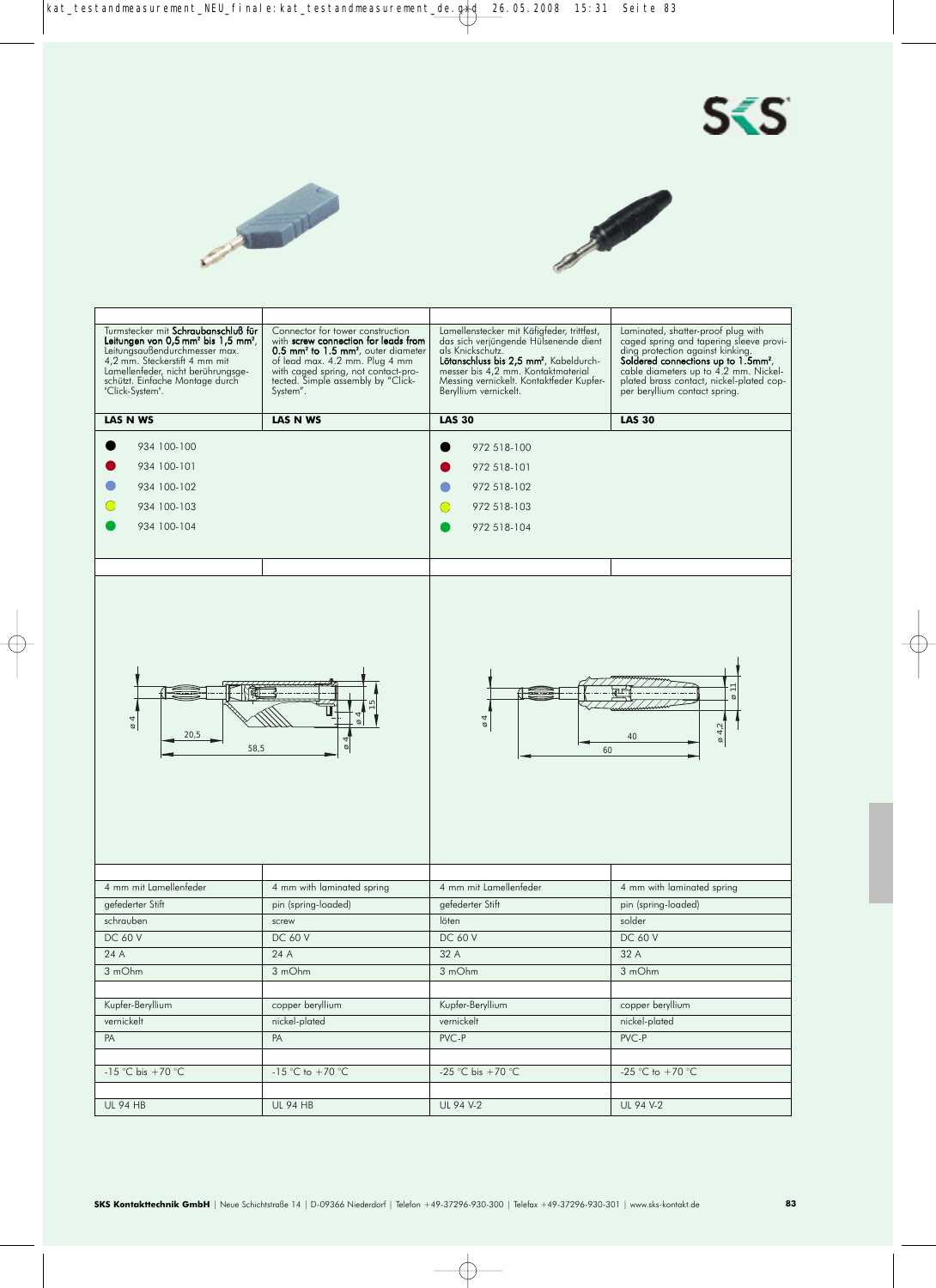**4 mm System /** *4 mm system*



**4 May 3 Mm System Product description**<br> **4 MM System Description**<br> **4 MM System Cehäusefarbe / Artikel-Nr.** Housing color / Article-<br> **1** Type<br> **1** Type<br> **1** Type<br> **1** Type<br> **1** Type<br> **1** Type<br> **1** Type<br> **1** Type<br> **1** Typ Beschreibung Description Büschelstecker, trittfeste, biegsame<br>Isolierhülse mit Querloch. Das sich<br>verjüngende Hülsenende dient als sich als sich als sich veräungende Hülsenende dient als Multiple-spring wire plug, shatter-proof, flexible insulated sleeve with transverse hole. The tapering sleeve Knickschutz für die Leitung.<br>**Schraubanschluss bis max. 1,5 mm<sup>2</sup>** end also serves as kinking protection<br>for the lead. **Screw connection up to maximum cable cross-section of 1.5**<br>**mm<sup>2</sup>**. Nickel-plated brass contact Leiterquerschnitt. Kontaktmat Messing vernickelt material. Typ Type **BUELA 20 K BUELA 20 K** Gehäusefarbe / Artikel-Nr. | Housing color / Article-no. | | 930 726-100 930 726-101 930 726-102  $\bigcap$ 930 726-103 930 726-104 **Zeichnung Drawing TITTIT**  $7772$ ø 4 ø 4,2 ø 11 4 40 60,5 **Technische Daten Technical data** Stiftdurchmesser **Pin dimensions** 4 mm 4 mm 4 mm 4 mm Kontaktart Type of contact gefederter Stift pin (spring-loaded) Anschlußart Type of termination schrauben schrauben schrauben schrauben schrauben schrauben schrauben schrauben Bemessungsspannung Rated voltage DC 60 V DC 60 V DC 60 V Bemessungsstrom Rated current 16 A 16 A 16 A Durchgangswiderstand Contact resistance 3 mOhm 3 mOhm **Werkstoff Material** Kontaktmaterial Contact material Messing brass Kontaktoberflächenmaterial Contact surface material vernickelt nickel-plated Gehäusematerial Housing material PVC-P PVC-P PVC-P **Umgebungsbedingungen Environmental conditions** Temperaturbereich Temperature range -25 °C bis +70 °C -25 °C to +70 °C **Brennbarkeitsklassen Inflammability class** Gehäuse Housing UL 94 V-2 UL 94 V-2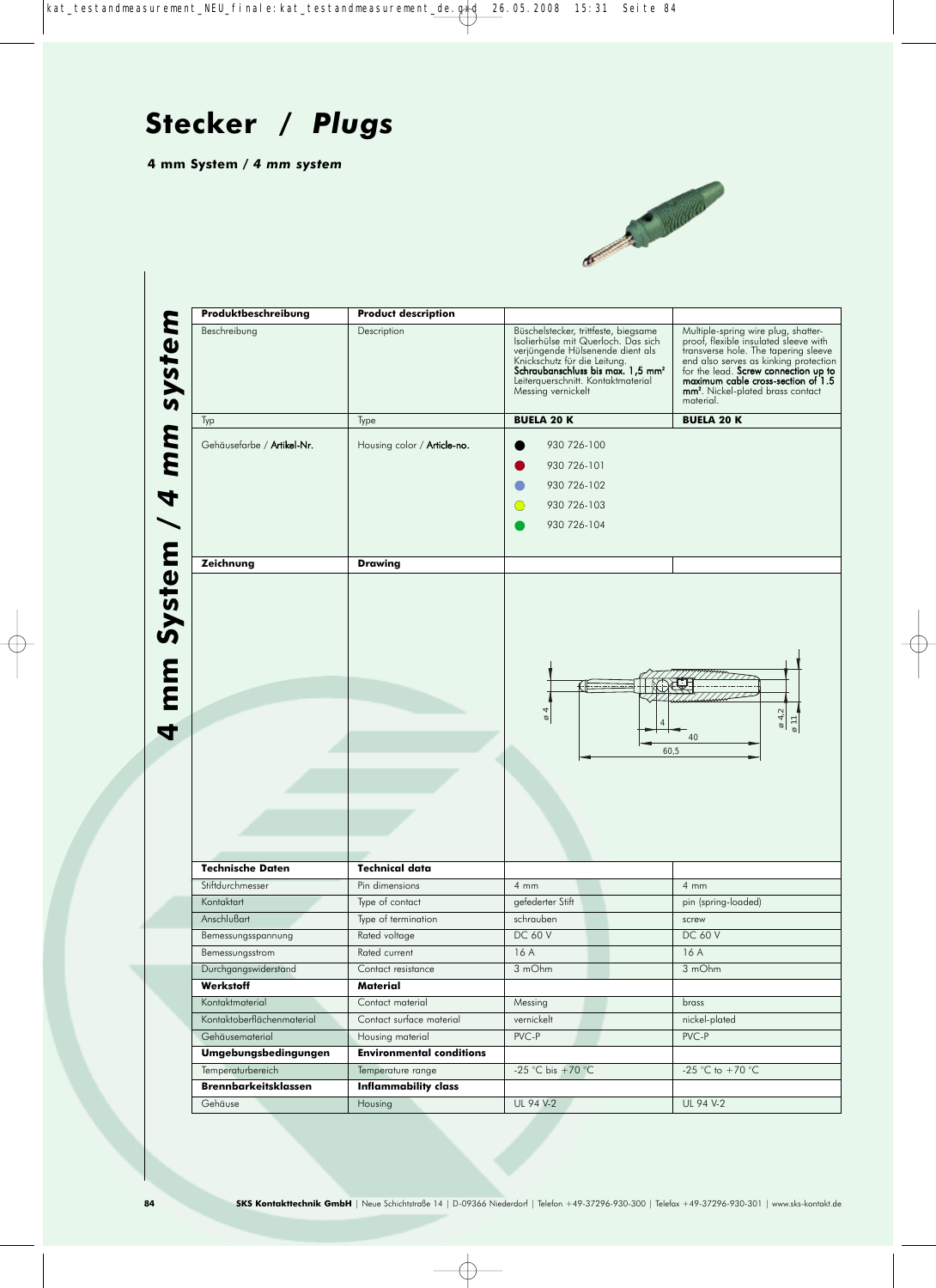





| Büschelstecker, trittfeste, biegsame<br>Isolierhülse mit Querloch. Das sich<br>verjüngende Hülsenende dient als<br>Knickschutz für die Leitung.<br>Lötanschluss bis max. 2,5mm <sup>2</sup><br>Leiterquerschnitt. Kontaktmaterial<br>Messing vernickelt. | Multiple-spring wire plug, shatter-<br>proof, flexible insulated sleeve with<br>transverse hole. The tapering sleeve<br>end also serves as kinking protection<br>for the lead. Solder connection up<br>to maximum cable cross-section of<br>$2.5 \, \text{mm}^2$ .<br>Nickel-plated brass contact material. | Büschelstecker, trittfeste, biegsame<br>Isolierhülse mit Querloch. Seitliche<br>Stutzen bieten Schutz gegen Berührung<br>beim Querstecken. Das sich verjüngen-<br>de Hülsenende dient als Knickschutz für<br>die Leitung. Lötanschluss bis 2,5 mm <sup>2</sup><br>Leiterquerschnitt. | Multiple-spring wire plug, shatter-proof,<br>flexible insulated sleeve with transverse<br>hole. Lateral supports provide protection<br>against contact when plugged in at right<br>angles. The tapering sleeve end also<br>serves as kinking protection for the<br>lead. Solder connection up to maximum<br>cable cross-section of 2.5 mm <sup>2</sup> . |
|----------------------------------------------------------------------------------------------------------------------------------------------------------------------------------------------------------------------------------------------------------|-------------------------------------------------------------------------------------------------------------------------------------------------------------------------------------------------------------------------------------------------------------------------------------------------------------|--------------------------------------------------------------------------------------------------------------------------------------------------------------------------------------------------------------------------------------------------------------------------------------|----------------------------------------------------------------------------------------------------------------------------------------------------------------------------------------------------------------------------------------------------------------------------------------------------------------------------------------------------------|
| <b>BUELA 30 K</b>                                                                                                                                                                                                                                        | <b>BUELA 30 K</b>                                                                                                                                                                                                                                                                                           | <b>BUELA 300 K</b>                                                                                                                                                                                                                                                                   | <b>BUELA 300 K</b>                                                                                                                                                                                                                                                                                                                                       |
| 930 727-100<br>930 727-101<br>930 727-102<br>930 727-103<br>930 727-104                                                                                                                                                                                  |                                                                                                                                                                                                                                                                                                             | 931 667-100<br>931 667-101<br>931 667-102<br>931 667-103<br>931 667-104                                                                                                                                                                                                              |                                                                                                                                                                                                                                                                                                                                                          |
| 4<br>ø<br>60,5                                                                                                                                                                                                                                           | 04,2<br>ø4<br>$\cong$<br>40                                                                                                                                                                                                                                                                                 | $\varnothing$<br>60,5                                                                                                                                                                                                                                                                | 22,5<br>$\frac{8}{4}$<br>$\varnothing$ 4<br>40                                                                                                                                                                                                                                                                                                           |
|                                                                                                                                                                                                                                                          |                                                                                                                                                                                                                                                                                                             |                                                                                                                                                                                                                                                                                      |                                                                                                                                                                                                                                                                                                                                                          |
| $4 \, \text{mm}$                                                                                                                                                                                                                                         | $4 \, \text{mm}$                                                                                                                                                                                                                                                                                            | $4 \, \text{mm}$                                                                                                                                                                                                                                                                     | 4mm                                                                                                                                                                                                                                                                                                                                                      |
| gefederter Stift                                                                                                                                                                                                                                         | pin (spring-loaded)                                                                                                                                                                                                                                                                                         | gefederter Stift                                                                                                                                                                                                                                                                     | pin (spring-loaded)                                                                                                                                                                                                                                                                                                                                      |
| löten                                                                                                                                                                                                                                                    | solder                                                                                                                                                                                                                                                                                                      | löten                                                                                                                                                                                                                                                                                | solder                                                                                                                                                                                                                                                                                                                                                   |
| <b>DC 60 V</b>                                                                                                                                                                                                                                           | <b>DC 60 V</b>                                                                                                                                                                                                                                                                                              | <b>DC 60 V</b>                                                                                                                                                                                                                                                                       | <b>DC 60 V</b>                                                                                                                                                                                                                                                                                                                                           |
| 30 A                                                                                                                                                                                                                                                     | 30 A                                                                                                                                                                                                                                                                                                        | 30 A                                                                                                                                                                                                                                                                                 | 30 A                                                                                                                                                                                                                                                                                                                                                     |
| 3 mOhm                                                                                                                                                                                                                                                   | 3 mOhm                                                                                                                                                                                                                                                                                                      | 3 mOhm                                                                                                                                                                                                                                                                               | 3 mOhm                                                                                                                                                                                                                                                                                                                                                   |
|                                                                                                                                                                                                                                                          |                                                                                                                                                                                                                                                                                                             |                                                                                                                                                                                                                                                                                      |                                                                                                                                                                                                                                                                                                                                                          |
| Messing                                                                                                                                                                                                                                                  | brass                                                                                                                                                                                                                                                                                                       | Messing                                                                                                                                                                                                                                                                              | brass                                                                                                                                                                                                                                                                                                                                                    |
| vernickelt                                                                                                                                                                                                                                               | nickel-plated                                                                                                                                                                                                                                                                                               | vernickelt                                                                                                                                                                                                                                                                           | nickel-plated                                                                                                                                                                                                                                                                                                                                            |
| PVC-P                                                                                                                                                                                                                                                    | PVC-P                                                                                                                                                                                                                                                                                                       | PVC-P                                                                                                                                                                                                                                                                                | PVC-P                                                                                                                                                                                                                                                                                                                                                    |
|                                                                                                                                                                                                                                                          |                                                                                                                                                                                                                                                                                                             |                                                                                                                                                                                                                                                                                      |                                                                                                                                                                                                                                                                                                                                                          |
| -25 °C bis +70 °C                                                                                                                                                                                                                                        | -25 °C to +70 °C                                                                                                                                                                                                                                                                                            | -25 °C bis +70 °C                                                                                                                                                                                                                                                                    | -25 °C to +70 °C                                                                                                                                                                                                                                                                                                                                         |
|                                                                                                                                                                                                                                                          |                                                                                                                                                                                                                                                                                                             |                                                                                                                                                                                                                                                                                      |                                                                                                                                                                                                                                                                                                                                                          |
| UL 94 V-2                                                                                                                                                                                                                                                | UL 94 V-2                                                                                                                                                                                                                                                                                                   | UL 94 V-2                                                                                                                                                                                                                                                                            | UL 94 V-2                                                                                                                                                                                                                                                                                                                                                |
|                                                                                                                                                                                                                                                          |                                                                                                                                                                                                                                                                                                             |                                                                                                                                                                                                                                                                                      |                                                                                                                                                                                                                                                                                                                                                          |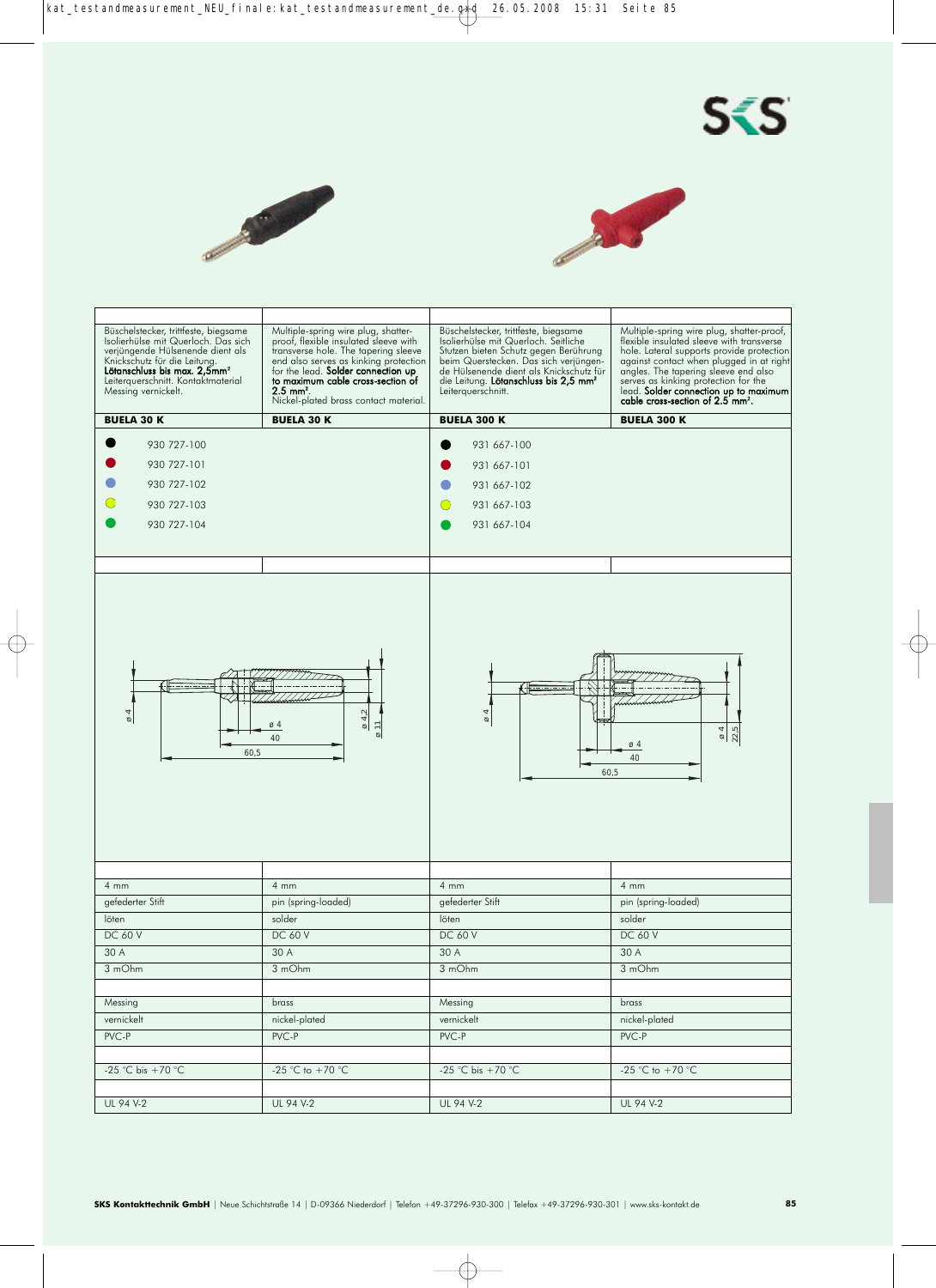

| Produktbeschreibung                    | <b>Product description</b>             |                                                                                                                                                                                                                                 |                                                                                                                                                                                                                                                                 |
|----------------------------------------|----------------------------------------|---------------------------------------------------------------------------------------------------------------------------------------------------------------------------------------------------------------------------------|-----------------------------------------------------------------------------------------------------------------------------------------------------------------------------------------------------------------------------------------------------------------|
| Beschreibung                           | Description                            | Büschelstecker mit Leitungsein-<br>führung längs oder quer in Turm-<br>steckbauweise. Schraubanschluss bis<br>max. 2,5 mm <sup>2</sup> Leiterquerschnitt und<br>4 mm Außendurchmesser. Kontakt-<br>material Messing vernickelt. | Multiple-spring wire plug with longi-<br>tudinal or transverse cable entry in<br>tower construction. Screw connection<br>up to maximum cable cross-section<br>of 2.5 mm <sup>2</sup> and external diameter of<br>4 mm. Nickel-plated brass contact<br>material. |
| Typ                                    | Type                                   | <b>BSB 20 K</b>                                                                                                                                                                                                                 | <b>BSB 20 K</b>                                                                                                                                                                                                                                                 |
| Gehäusefarbe / Artikel-Nr.             | Housing color / <b>Article-no.</b>     | 930 729-100                                                                                                                                                                                                                     |                                                                                                                                                                                                                                                                 |
|                                        |                                        | 930 729-101                                                                                                                                                                                                                     |                                                                                                                                                                                                                                                                 |
|                                        |                                        | 930 729-102                                                                                                                                                                                                                     |                                                                                                                                                                                                                                                                 |
|                                        |                                        | 930 729-103                                                                                                                                                                                                                     |                                                                                                                                                                                                                                                                 |
|                                        |                                        |                                                                                                                                                                                                                                 |                                                                                                                                                                                                                                                                 |
|                                        |                                        | 930 729-104                                                                                                                                                                                                                     |                                                                                                                                                                                                                                                                 |
| Zeichnung                              | <b>Drawing</b>                         |                                                                                                                                                                                                                                 |                                                                                                                                                                                                                                                                 |
|                                        |                                        | $\overline{6}$<br>56                                                                                                                                                                                                            | 4<br>ø<br>ပျ<br>ပျ<br>35,6                                                                                                                                                                                                                                      |
| <b>Technische Daten</b>                | <b>Technical data</b>                  |                                                                                                                                                                                                                                 |                                                                                                                                                                                                                                                                 |
| Stiftdurchmesser                       | Pin dimensions                         | 4mm                                                                                                                                                                                                                             | 4mm                                                                                                                                                                                                                                                             |
| Kontaktart                             | Type of contact                        | gefederter Stift, ungefederte Buchse                                                                                                                                                                                            | pin (spring-loaded), socket                                                                                                                                                                                                                                     |
| Anschlußart                            | Type of termination                    | schrauben                                                                                                                                                                                                                       | screw                                                                                                                                                                                                                                                           |
| Bemessungsspannung                     | Rated voltage                          | DC 60 V                                                                                                                                                                                                                         | DC 60 V                                                                                                                                                                                                                                                         |
| Bemessungsstrom                        | Rated current                          | 30 A                                                                                                                                                                                                                            | 30 A                                                                                                                                                                                                                                                            |
| Durchgangswiderstand                   | Contact resistance                     | 3 mOhm                                                                                                                                                                                                                          | 3 mOhm                                                                                                                                                                                                                                                          |
| Werkstoff                              | Material                               |                                                                                                                                                                                                                                 |                                                                                                                                                                                                                                                                 |
| Kontaktmaterial                        |                                        |                                                                                                                                                                                                                                 |                                                                                                                                                                                                                                                                 |
|                                        | Contact material                       | Messing                                                                                                                                                                                                                         | brass                                                                                                                                                                                                                                                           |
| Kontaktoberflächenmaterial             | Contact surface material               | vernickelt                                                                                                                                                                                                                      | nickel-plated                                                                                                                                                                                                                                                   |
| Gehäusematerial                        | Housing material                       | PP                                                                                                                                                                                                                              | PP                                                                                                                                                                                                                                                              |
| Umgebungsbedingungen                   | <b>Environmental conditions</b>        |                                                                                                                                                                                                                                 |                                                                                                                                                                                                                                                                 |
| Temperaturbereich                      | Temperature range                      | -25 °C bis +100 °C                                                                                                                                                                                                              | -25 °C to $+100$ °C                                                                                                                                                                                                                                             |
| <b>Brennbarkeitsklassen</b><br>Gehäuse | <b>Inflammability class</b><br>Housing | UL 94 V-2                                                                                                                                                                                                                       | UL 94 V-2                                                                                                                                                                                                                                                       |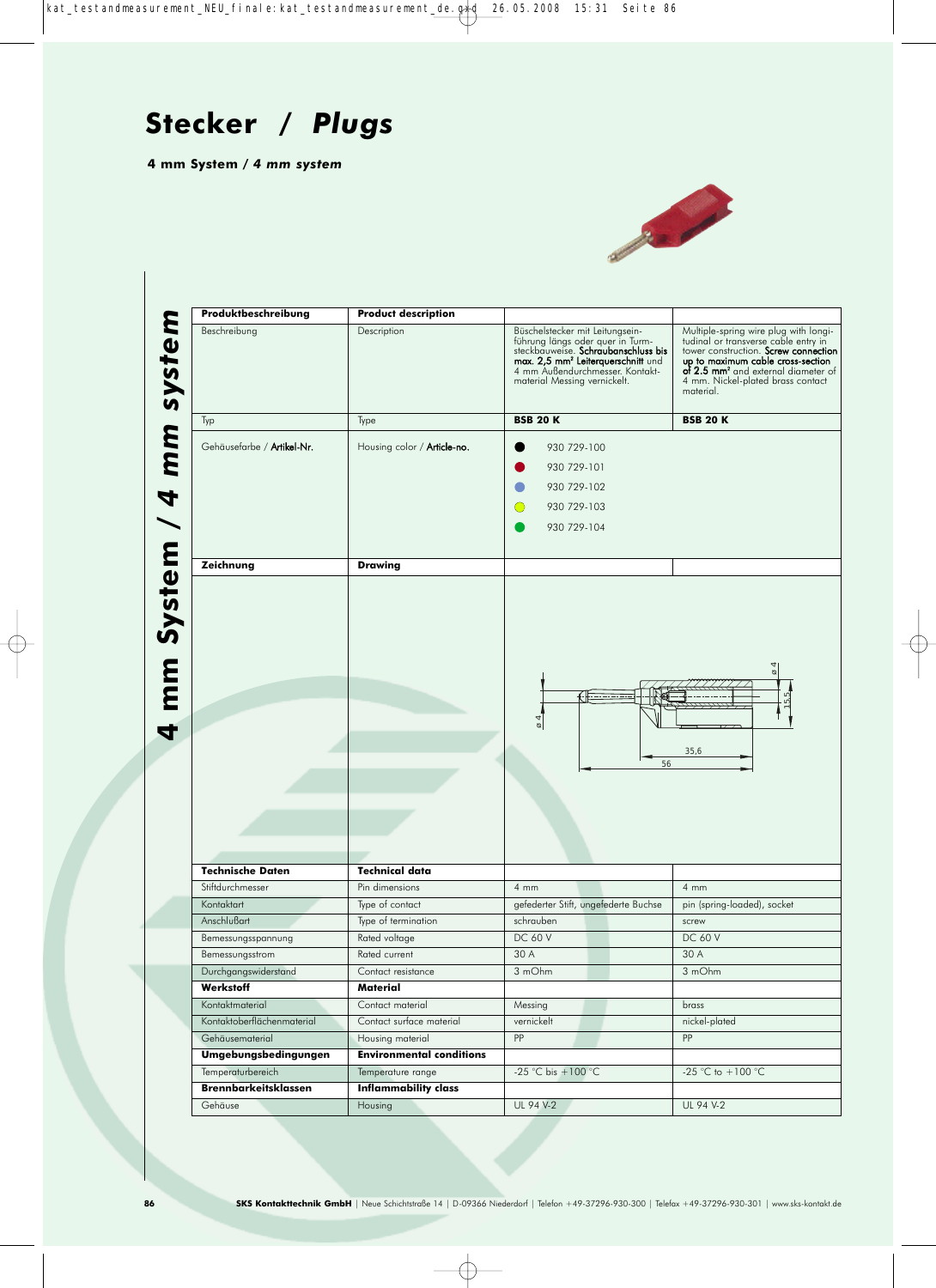





| Büschelstecker mit parallel zum<br>Steckerstift liegender Kupplung.<br>Damit lassen sich Stecker kurz-<br>schlusssicher miteinander verbinden.<br>Lötanschluss bis max. 1,5 mm <sup>2</sup><br>Leiterquerschnitt. Kontaktmaterial<br>Messing vernickelt. | Multiple-spring wire plug with coup-<br>ling located parallel to the connector<br>pin. In this way, the plugs can be<br>connected together without shorting.<br>Solder connection up to maximum<br>cable cross-section of 1.5 mm <sup>2</sup> .<br>Nickel-plated brass contact material. | Vollkontaktstecker, trittfeste, biegsame<br>Isolierhülse. Das sich verjüngende<br>Hülsenende dient als Knickschutz für die<br>Leitung. Schraubanschluss bis max.<br>1,5 mm <sup>2</sup> Leiterquerschnitt.<br>Kontaktmaterial Messing vernickelt. | Fully mating connector , shatter-proof,<br>flexible insulated sleeve. The tapering<br>sleeve end also serves as kinking pro-<br>tection for the lead. Screw connection<br>up to maximum cable cross-section of<br>1.5 mm <sup>2</sup> . Nickel-plated brass contact<br>material. |
|----------------------------------------------------------------------------------------------------------------------------------------------------------------------------------------------------------------------------------------------------------|------------------------------------------------------------------------------------------------------------------------------------------------------------------------------------------------------------------------------------------------------------------------------------------|---------------------------------------------------------------------------------------------------------------------------------------------------------------------------------------------------------------------------------------------------|----------------------------------------------------------------------------------------------------------------------------------------------------------------------------------------------------------------------------------------------------------------------------------|
| <b>BSB 300</b>                                                                                                                                                                                                                                           | <b>BSB 300</b>                                                                                                                                                                                                                                                                           | <b>VON 20</b>                                                                                                                                                                                                                                     | <b>VON 20</b>                                                                                                                                                                                                                                                                    |
| 931 294-100<br>931 294-101<br>931 294-102<br>931 294-103<br>931 294-104                                                                                                                                                                                  |                                                                                                                                                                                                                                                                                          | 930 046-100<br>930 046-101<br>930 046-102<br>930 046-103<br>930 046-104                                                                                                                                                                           |                                                                                                                                                                                                                                                                                  |
| 4<br>ø<br>60,5                                                                                                                                                                                                                                           | $\varnothing$<br>41                                                                                                                                                                                                                                                                      | $\overline{\circ}$<br>51                                                                                                                                                                                                                          | $\varnothing$ 3,8<br>$\frac{\varphi}{2}$<br>31                                                                                                                                                                                                                                   |
| $4 \text{ mm}$                                                                                                                                                                                                                                           | $4 \, \text{mm}$                                                                                                                                                                                                                                                                         | $4 \, \text{mm}$                                                                                                                                                                                                                                  | $4 \, \text{mm}$                                                                                                                                                                                                                                                                 |
| gefederter Stift, ungefederte Buchse                                                                                                                                                                                                                     | pin (spring-loaded), socket                                                                                                                                                                                                                                                              | gefederter Stift                                                                                                                                                                                                                                  | pin (spring-loaded)                                                                                                                                                                                                                                                              |
| löten                                                                                                                                                                                                                                                    | solder                                                                                                                                                                                                                                                                                   | schrauben                                                                                                                                                                                                                                         | screw                                                                                                                                                                                                                                                                            |
| <b>DC 60 V</b>                                                                                                                                                                                                                                           | DC 60 V                                                                                                                                                                                                                                                                                  | <b>DC 60 V</b>                                                                                                                                                                                                                                    | DC 60 V                                                                                                                                                                                                                                                                          |
| 16 A                                                                                                                                                                                                                                                     | 16 A                                                                                                                                                                                                                                                                                     | 16 A                                                                                                                                                                                                                                              | 16 A                                                                                                                                                                                                                                                                             |
| 3 mOhm                                                                                                                                                                                                                                                   | 3 mOhm                                                                                                                                                                                                                                                                                   | 3 mOhm                                                                                                                                                                                                                                            | 3 mOhm                                                                                                                                                                                                                                                                           |
|                                                                                                                                                                                                                                                          |                                                                                                                                                                                                                                                                                          |                                                                                                                                                                                                                                                   |                                                                                                                                                                                                                                                                                  |
| Messing                                                                                                                                                                                                                                                  | brass                                                                                                                                                                                                                                                                                    | Messing                                                                                                                                                                                                                                           | brass                                                                                                                                                                                                                                                                            |
| vernickelt                                                                                                                                                                                                                                               | nickel-plated                                                                                                                                                                                                                                                                            | vernickelt                                                                                                                                                                                                                                        | nickel-plated                                                                                                                                                                                                                                                                    |
| PP                                                                                                                                                                                                                                                       | PP                                                                                                                                                                                                                                                                                       | PVC-P                                                                                                                                                                                                                                             | PVC-P                                                                                                                                                                                                                                                                            |
|                                                                                                                                                                                                                                                          |                                                                                                                                                                                                                                                                                          |                                                                                                                                                                                                                                                   |                                                                                                                                                                                                                                                                                  |
| -25 °C bis +100 °C                                                                                                                                                                                                                                       | -25 °C to $+100$ °C                                                                                                                                                                                                                                                                      | -25 °C bis +70 °C                                                                                                                                                                                                                                 | -25 °C to +70 °C                                                                                                                                                                                                                                                                 |
|                                                                                                                                                                                                                                                          |                                                                                                                                                                                                                                                                                          |                                                                                                                                                                                                                                                   |                                                                                                                                                                                                                                                                                  |
| UL 94 V-2                                                                                                                                                                                                                                                | UL 94 V-2                                                                                                                                                                                                                                                                                | UL 94 V-2                                                                                                                                                                                                                                         | UL 94 V-2                                                                                                                                                                                                                                                                        |
|                                                                                                                                                                                                                                                          |                                                                                                                                                                                                                                                                                          |                                                                                                                                                                                                                                                   |                                                                                                                                                                                                                                                                                  |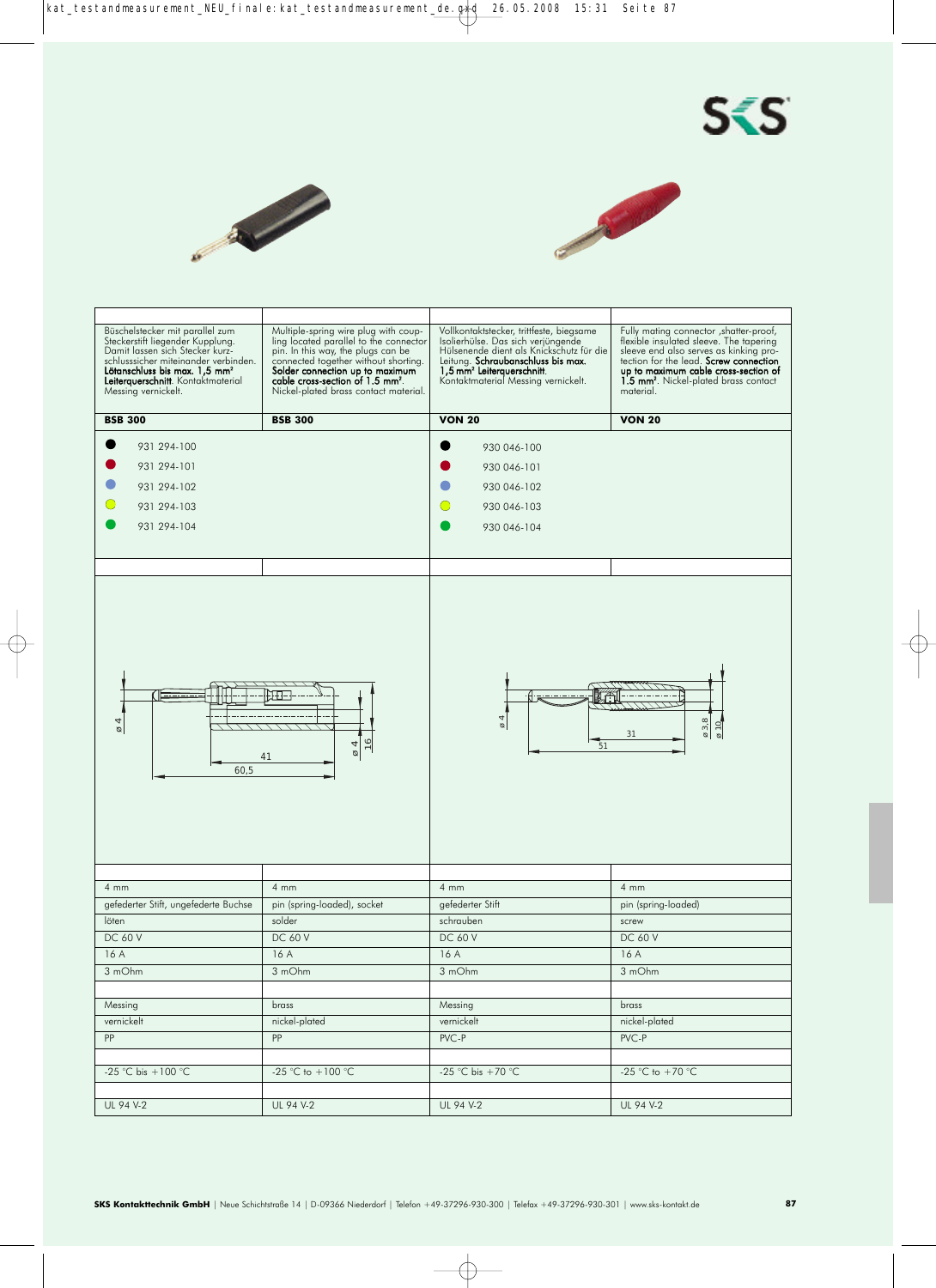

|                                           | <b>Product description</b>                           |                                                                                                                                                                                                                                               |                                                                                                                                                                                                                                                                                          |
|-------------------------------------------|------------------------------------------------------|-----------------------------------------------------------------------------------------------------------------------------------------------------------------------------------------------------------------------------------------------|------------------------------------------------------------------------------------------------------------------------------------------------------------------------------------------------------------------------------------------------------------------------------------------|
| Beschreibung                              | Description                                          | Vollkontaktstecker, trittfeste, biegsame<br>Isolierhülse. Das sich verjüngende<br>Hülsenende dient als Knickschutz für<br>die Leitung. Lötanschluss bis max.<br>2,5 mm <sup>2</sup> Leiterquerschnitt.<br>Kontaktmaterial Messing vernickelt. | Fully mating connector, shatter-proof,<br>flexible insulated sleeve. The tapering<br>sleeve end also serves as kinking<br>protection for the lead. <b>Solder con</b><br>nection up to maxi-mum cable cross-<br>section of 2.5 mm <sup>2</sup> . Nickel-plated<br>brass contact material. |
| Typ                                       | Type                                                 | <b>VON 30</b>                                                                                                                                                                                                                                 | <b>VON 30</b>                                                                                                                                                                                                                                                                            |
| Gehäusefarbe / Artikel-Nr.                | Housing color / <b>Article-no.</b>                   | 930 047-100                                                                                                                                                                                                                                   |                                                                                                                                                                                                                                                                                          |
|                                           |                                                      | 930 047-101                                                                                                                                                                                                                                   |                                                                                                                                                                                                                                                                                          |
|                                           |                                                      | 930 047-102                                                                                                                                                                                                                                   |                                                                                                                                                                                                                                                                                          |
|                                           |                                                      | 930 047-103<br>O                                                                                                                                                                                                                              |                                                                                                                                                                                                                                                                                          |
|                                           |                                                      |                                                                                                                                                                                                                                               |                                                                                                                                                                                                                                                                                          |
|                                           |                                                      | 930 047-104                                                                                                                                                                                                                                   |                                                                                                                                                                                                                                                                                          |
| Zeichnung                                 | <b>Drawing</b>                                       |                                                                                                                                                                                                                                               |                                                                                                                                                                                                                                                                                          |
|                                           |                                                      | $\overline{6}$ 4                                                                                                                                                                                                                              | $\begin{array}{r} 03,8 \\ \hline 010 \end{array}$                                                                                                                                                                                                                                        |
|                                           |                                                      |                                                                                                                                                                                                                                               |                                                                                                                                                                                                                                                                                          |
|                                           |                                                      | 51                                                                                                                                                                                                                                            | 31                                                                                                                                                                                                                                                                                       |
| <b>Technische Daten</b>                   | <b>Technical data</b>                                |                                                                                                                                                                                                                                               |                                                                                                                                                                                                                                                                                          |
| Stiftdurchmesser                          | Pin dimensions                                       | 4mm                                                                                                                                                                                                                                           | $4 \, mm$                                                                                                                                                                                                                                                                                |
| Kontaktart                                | Type of contact                                      | gefederter Stift                                                                                                                                                                                                                              | pin (spring-loaded)                                                                                                                                                                                                                                                                      |
| Anschlußart                               | Type of termination                                  | löten                                                                                                                                                                                                                                         | solder                                                                                                                                                                                                                                                                                   |
| Bemessungsspannung                        | Rated voltage                                        | DC 60 V                                                                                                                                                                                                                                       | DC 60 V                                                                                                                                                                                                                                                                                  |
| Bemessungsstrom                           | Rated current                                        | 30 A                                                                                                                                                                                                                                          | 30 A                                                                                                                                                                                                                                                                                     |
| Durchgangswiderstand                      | Contact resistance                                   | 3 mOhm                                                                                                                                                                                                                                        | 3 mOhm                                                                                                                                                                                                                                                                                   |
| Werkstoff                                 | Material                                             |                                                                                                                                                                                                                                               |                                                                                                                                                                                                                                                                                          |
| Kontaktmaterial                           | Contact material                                     | Messing                                                                                                                                                                                                                                       | brass                                                                                                                                                                                                                                                                                    |
| Kontaktoberflächenmaterial                | Contact surface material                             | vernickelt                                                                                                                                                                                                                                    | nickel-plated                                                                                                                                                                                                                                                                            |
| Gehäusematerial                           | Housing material                                     | PVC-P                                                                                                                                                                                                                                         | PVC-P                                                                                                                                                                                                                                                                                    |
| Umgebungsbedingungen<br>Temperaturbereich | <b>Environmental conditions</b><br>Temperature range | -25 °C bis +70 °C                                                                                                                                                                                                                             | -25 °C to +70 °C                                                                                                                                                                                                                                                                         |
| <b>Brennbarkeitsklassen</b>               | <b>Inflammability class</b>                          |                                                                                                                                                                                                                                               |                                                                                                                                                                                                                                                                                          |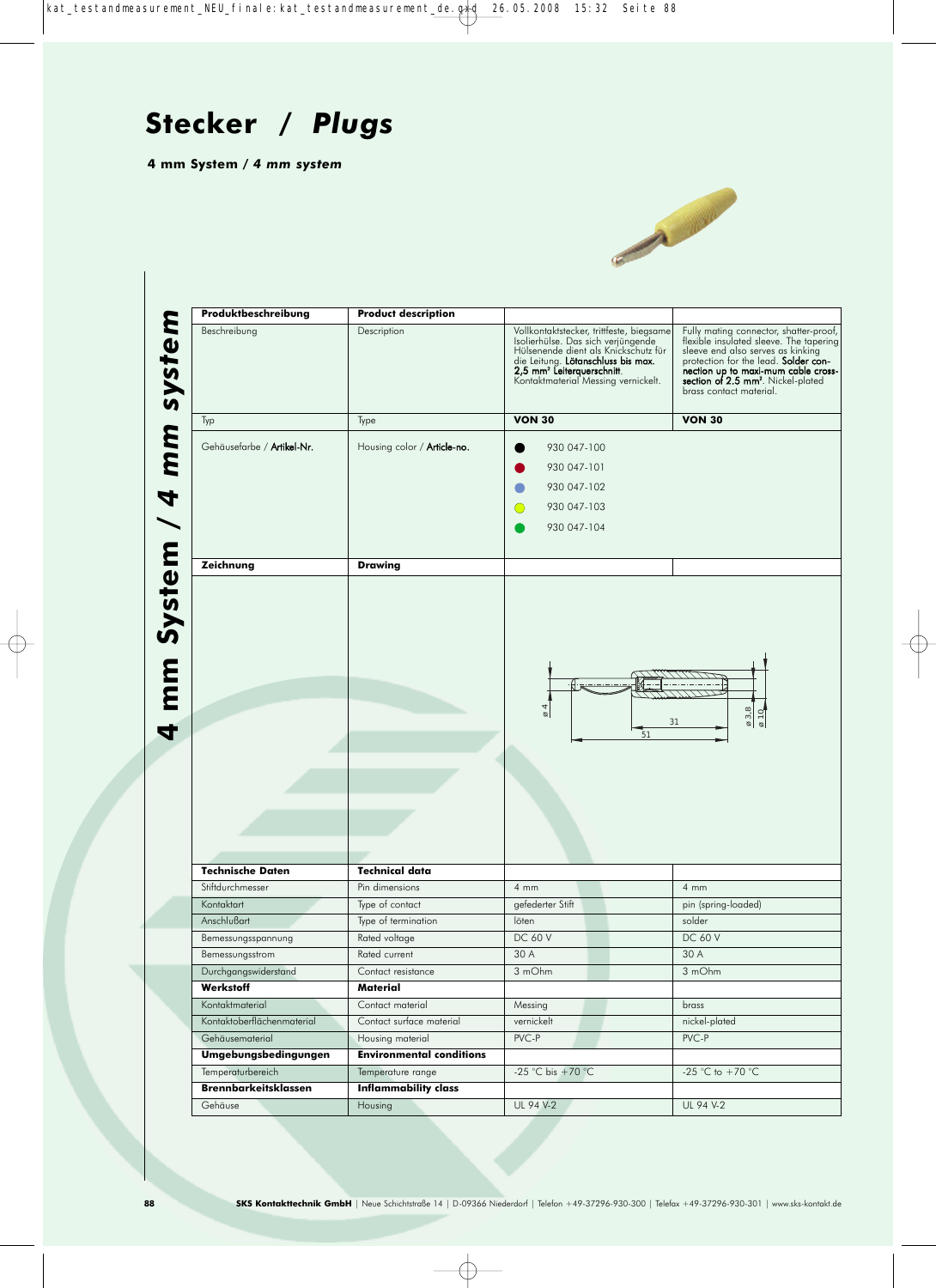





| Vollkontaktstecker, trittfeste, biegsa-<br>me Isolierhülse mit Querloch. Das<br>sich verjüngende Hülsenende dient<br>als Knickschutz für die Leitung.<br>Schraubanschluß bis max. 1,5 mm <sup>2</sup><br>Leiterquerschnitt.<br>Kontaktmaterial Messing vernickelt. | Fully mating connector, shatter-proof,<br>flexible insulated sleeve with trans-<br>verse hole. The tapering sleeve end<br>also serves as kinking protection for<br>the lead.<br>Screw connection up to maximum<br>cable cross-section of 1.5 mm <sup>2</sup> .<br>Nickel-plated brass contact material. | Vollkontaktstecker, trittfeste, biegsame<br>Isolierhülse mit Querloch. Das sich ver-<br>jüngende Hülsenende dient als Knick-<br>schutz für die Leitung. Lötanschluss bis<br>max. 2,5 mm <sup>2</sup> Leiterquerschnitt.<br>Kontaktmaterial Messing vernickelt. | Fully mating connector, shatter-proof,<br>flexible insulated sleeve with transverse<br>hole. The tapering sleeve end also ser-<br>ves as kinking protection for the lead.<br>Solder connection up to maximum<br>cable cross-section of 2.5 mm <sup>2</sup> . Nickel-<br>plated brass contact material. |
|--------------------------------------------------------------------------------------------------------------------------------------------------------------------------------------------------------------------------------------------------------------------|---------------------------------------------------------------------------------------------------------------------------------------------------------------------------------------------------------------------------------------------------------------------------------------------------------|----------------------------------------------------------------------------------------------------------------------------------------------------------------------------------------------------------------------------------------------------------------|--------------------------------------------------------------------------------------------------------------------------------------------------------------------------------------------------------------------------------------------------------------------------------------------------------|
| <b>VQ 20</b>                                                                                                                                                                                                                                                       | <b>VQ 20</b>                                                                                                                                                                                                                                                                                            | <b>VQ 30</b>                                                                                                                                                                                                                                                   | <b>VQ 30</b>                                                                                                                                                                                                                                                                                           |
| 930 058-100<br>930 058-101<br>930 058-102<br>930 058-103<br>930 058-104                                                                                                                                                                                            |                                                                                                                                                                                                                                                                                                         | 930 061-100<br>930 061-101<br>930 061-102<br>930 061-103<br>930 061-104                                                                                                                                                                                        |                                                                                                                                                                                                                                                                                                        |
|                                                                                                                                                                                                                                                                    |                                                                                                                                                                                                                                                                                                         |                                                                                                                                                                                                                                                                |                                                                                                                                                                                                                                                                                                        |
| $\overline{6}$<br>59,5                                                                                                                                                                                                                                             | $\sigma$ 4,2<br>$\varnothing$ 11<br>40                                                                                                                                                                                                                                                                  | $\varnothing$ 4<br>59,5                                                                                                                                                                                                                                        | $\begin{array}{c} \hline \emptyset \end{array}$ 4,2<br>$\varnothing$ 11<br>40                                                                                                                                                                                                                          |
| 4mm                                                                                                                                                                                                                                                                | $4 \, \text{mm}$                                                                                                                                                                                                                                                                                        | $4 \, \text{mm}$                                                                                                                                                                                                                                               | 4mm                                                                                                                                                                                                                                                                                                    |
| gefederter Stift                                                                                                                                                                                                                                                   | pin (spring-loaded)                                                                                                                                                                                                                                                                                     | gefederter Stift                                                                                                                                                                                                                                               | pin (spring-loaded)                                                                                                                                                                                                                                                                                    |
| schrauben                                                                                                                                                                                                                                                          | screw                                                                                                                                                                                                                                                                                                   | löten                                                                                                                                                                                                                                                          | solder                                                                                                                                                                                                                                                                                                 |
| DC 60 V                                                                                                                                                                                                                                                            | DC 60 V                                                                                                                                                                                                                                                                                                 | DC 60 V                                                                                                                                                                                                                                                        | DC 60 V                                                                                                                                                                                                                                                                                                |
| 16 A                                                                                                                                                                                                                                                               | 16A                                                                                                                                                                                                                                                                                                     | 30 A                                                                                                                                                                                                                                                           | 30 A                                                                                                                                                                                                                                                                                                   |
| 3 mOhm                                                                                                                                                                                                                                                             | 3 mOhm                                                                                                                                                                                                                                                                                                  | 3 mOhm                                                                                                                                                                                                                                                         | 3 mOhm                                                                                                                                                                                                                                                                                                 |
|                                                                                                                                                                                                                                                                    |                                                                                                                                                                                                                                                                                                         |                                                                                                                                                                                                                                                                |                                                                                                                                                                                                                                                                                                        |
| Messing                                                                                                                                                                                                                                                            | brass                                                                                                                                                                                                                                                                                                   | Messing                                                                                                                                                                                                                                                        | brass                                                                                                                                                                                                                                                                                                  |
| vernickelt                                                                                                                                                                                                                                                         | nickel-plated                                                                                                                                                                                                                                                                                           | vernickelt                                                                                                                                                                                                                                                     | nickel-plated                                                                                                                                                                                                                                                                                          |
| PVC-P                                                                                                                                                                                                                                                              | PVC-P                                                                                                                                                                                                                                                                                                   | PVC-P                                                                                                                                                                                                                                                          | PVC-P                                                                                                                                                                                                                                                                                                  |
|                                                                                                                                                                                                                                                                    |                                                                                                                                                                                                                                                                                                         |                                                                                                                                                                                                                                                                |                                                                                                                                                                                                                                                                                                        |
|                                                                                                                                                                                                                                                                    |                                                                                                                                                                                                                                                                                                         |                                                                                                                                                                                                                                                                |                                                                                                                                                                                                                                                                                                        |
| -25 $\overline{C}$ bis +70 $\overline{C}$                                                                                                                                                                                                                          | -25 °C to +70 °C                                                                                                                                                                                                                                                                                        | -25 °C bis +70 °C                                                                                                                                                                                                                                              | -25 °C to +70 °C                                                                                                                                                                                                                                                                                       |
|                                                                                                                                                                                                                                                                    |                                                                                                                                                                                                                                                                                                         |                                                                                                                                                                                                                                                                |                                                                                                                                                                                                                                                                                                        |
| UL 94 V-2                                                                                                                                                                                                                                                          | UL 94 V-2                                                                                                                                                                                                                                                                                               | UL 94 V-2                                                                                                                                                                                                                                                      | UL 94 V-2                                                                                                                                                                                                                                                                                              |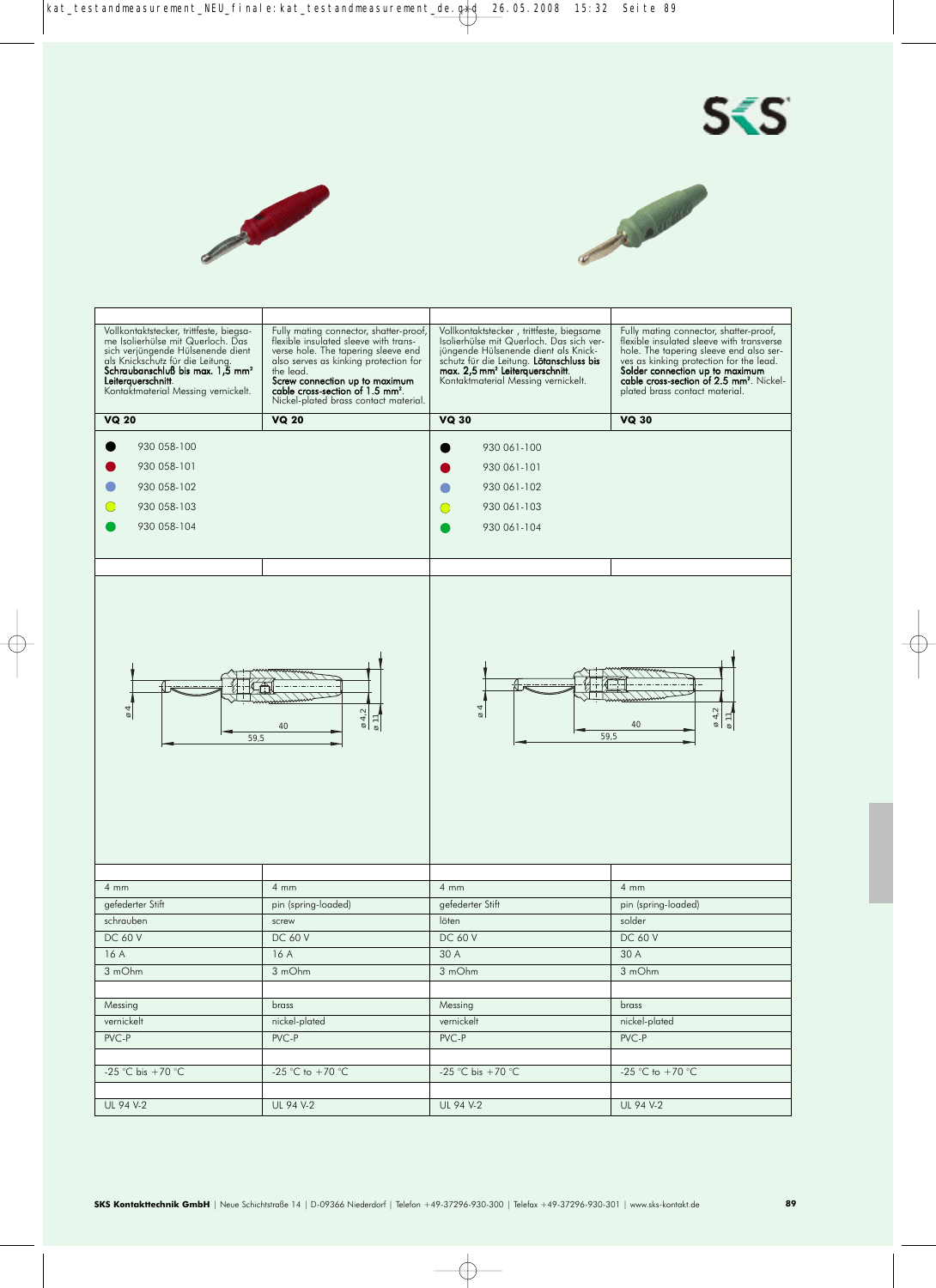

| Produktbeschreibung                   | <b>Product description</b>           |                                                                                                                                                                                                                                   |                                                                                                                                                                                                                                                              |
|---------------------------------------|--------------------------------------|-----------------------------------------------------------------------------------------------------------------------------------------------------------------------------------------------------------------------------------|--------------------------------------------------------------------------------------------------------------------------------------------------------------------------------------------------------------------------------------------------------------|
| Beschreibung                          | Description                          | Vollkontaktstecker mit Leitungsein-<br>führung längs oder quer in Turm-<br>steckbauweise. Schraubanschluss bis<br>max. 2,5 mm <sup>2</sup> Leiterquerschnitt und<br>4 mm Außendurchmesser.<br>Kontaktmaterial Messing vernickelt. | Fully mating connector with longitu-<br>dinal or transverse cable entry in<br>tower construction. Screw connection<br>up to maximum cable cross-section<br>of 2.5 mm <sup>2</sup> and external diameter of<br>4 mm. Nickel-plated brass contact<br>material. |
| Typ                                   | Type                                 | <b>VSB 20</b>                                                                                                                                                                                                                     | <b>VSB 20</b>                                                                                                                                                                                                                                                |
| Gehäusefarbe / Artikel-Nr.            | Housing color / <b>Article-no.</b>   | 930 435-100<br>930 435-101<br>930 435-102<br>O<br>930 435-103<br>930 435-104                                                                                                                                                      |                                                                                                                                                                                                                                                              |
| Zeichnung                             | <b>Drawing</b>                       |                                                                                                                                                                                                                                   |                                                                                                                                                                                                                                                              |
|                                       |                                      | $\overline{6}$<br>55                                                                                                                                                                                                              | 35,5                                                                                                                                                                                                                                                         |
| <b>Technische Daten</b>               | <b>Technical data</b>                |                                                                                                                                                                                                                                   |                                                                                                                                                                                                                                                              |
| Stiftdurchmesser                      | Pin dimensions                       | 4mm                                                                                                                                                                                                                               | 4mm                                                                                                                                                                                                                                                          |
| Kontaktart                            | Type of contact                      | gefederter Stift                                                                                                                                                                                                                  | pin (spring-loaded)                                                                                                                                                                                                                                          |
| Anschlußart                           | Type of termination<br>Rated voltage | schrauben<br><b>DC 60 V</b>                                                                                                                                                                                                       | screw<br><b>DC 60 V</b>                                                                                                                                                                                                                                      |
| Bemessungsspannung<br>Bemessungsstrom | Rated current                        | 30 A                                                                                                                                                                                                                              | 30 A                                                                                                                                                                                                                                                         |
| Durchgangswiderstand                  | Contact resistance                   | 3 mOhm                                                                                                                                                                                                                            | 3 mOhm                                                                                                                                                                                                                                                       |
| Werkstoff                             | Material                             |                                                                                                                                                                                                                                   |                                                                                                                                                                                                                                                              |
| Kontaktmaterial                       | Contact material                     | Messing                                                                                                                                                                                                                           | brass                                                                                                                                                                                                                                                        |
| Kontaktoberflächenmaterial            | Contact surface material             | vernickelt                                                                                                                                                                                                                        | nickel-plated                                                                                                                                                                                                                                                |
| Gehäusematerial                       | Housing material                     | PP                                                                                                                                                                                                                                | PP                                                                                                                                                                                                                                                           |
| Umgebungsbedingungen                  | <b>Environmental conditions</b>      |                                                                                                                                                                                                                                   |                                                                                                                                                                                                                                                              |
| Temperaturbereich                     | Temperature range                    | -25 °C bis +70 °C                                                                                                                                                                                                                 | -25 $\overline{C}$ to +70 $\overline{C}$                                                                                                                                                                                                                     |
| <b>Brennbarkeitsklassen</b>           | <b>Inflammability class</b>          |                                                                                                                                                                                                                                   |                                                                                                                                                                                                                                                              |
| Gehäuse                               | Housing                              | UL 94 V-2                                                                                                                                                                                                                         | UL 94 V-2                                                                                                                                                                                                                                                    |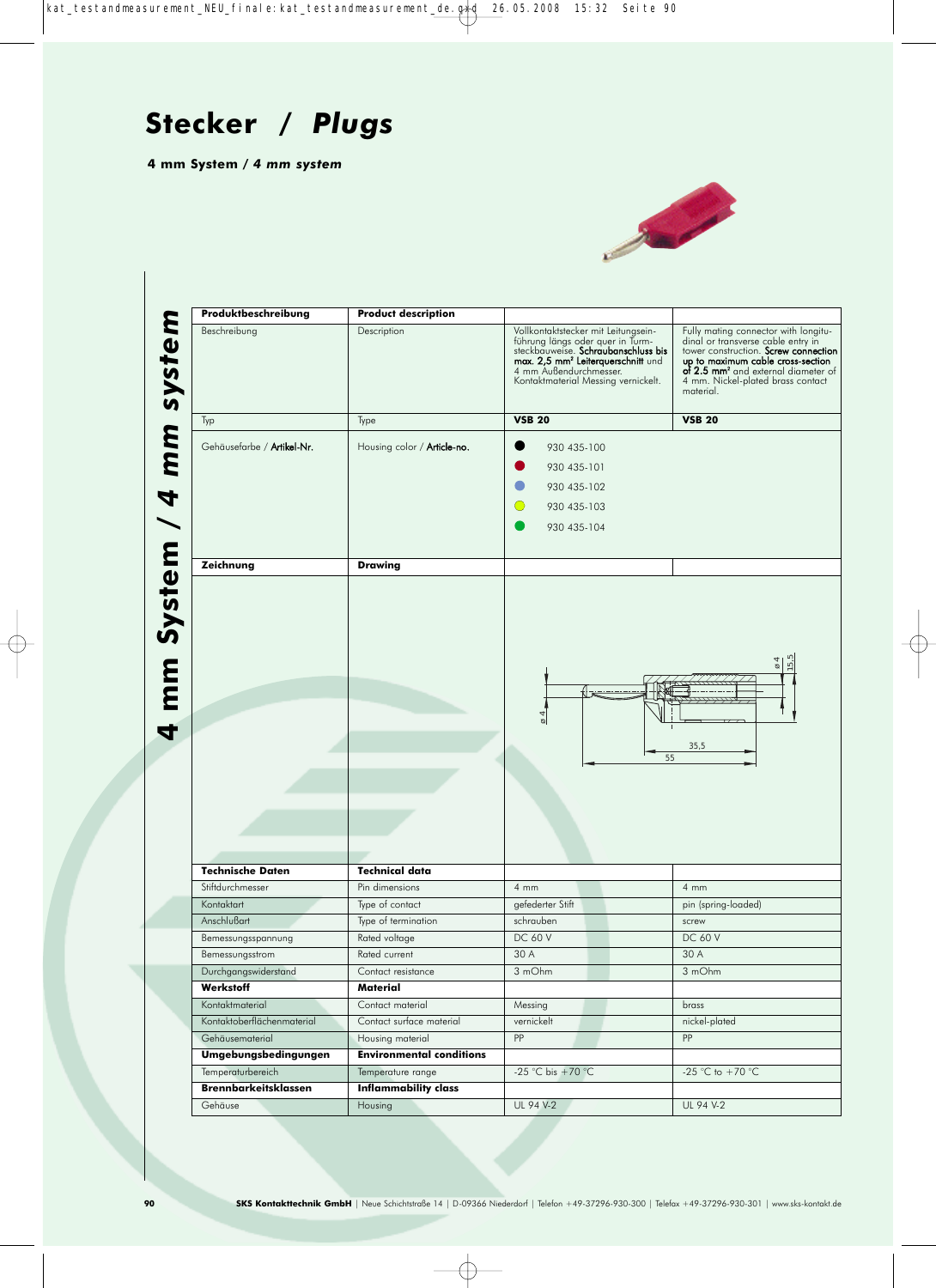

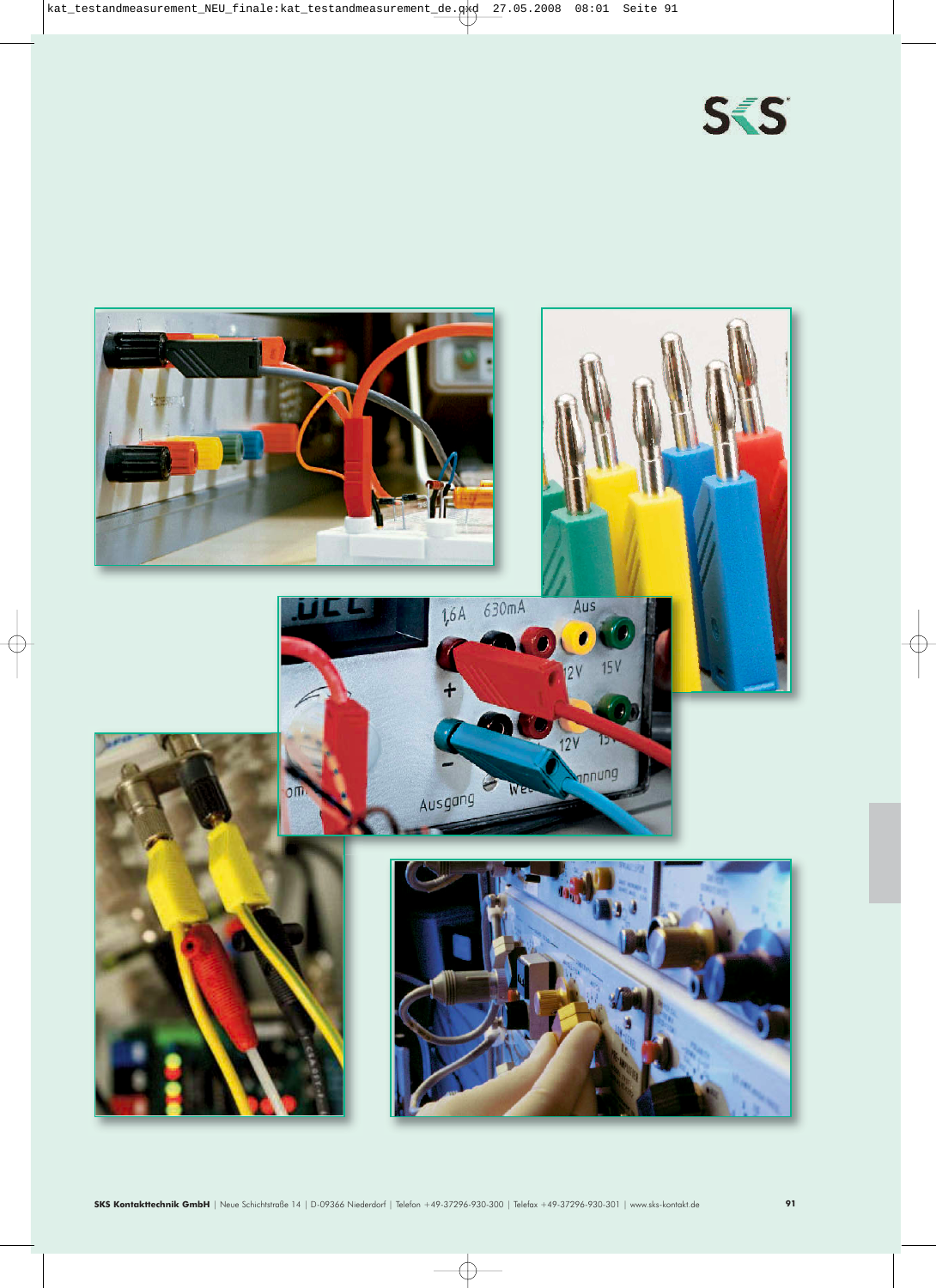**4 mm Schiebehülsensystem /** *4 mm sliding sleeve system*



**2 mm Schiebeschreibung**<br> **4 mm sleeping and the metallistic (Article Product description**<br> **4 mm sleeping and the metallistic (Article Product Article Product and Article Production Schedule (Article Production Schedule** Beschreibung Description Bananenstecker berührungsgeschützt,<br>Ronfektionier bis 2,5 mm<sup>2</sup>, isoliert durch rastende und<br>2,5 mm<sup>2</sup>, isoliert durch rastende und Banana plug, protected against<br>touch, may be made up into cables<br>with **solder connection for cross-sec-**<br>**tions up to 2.5 mm<sup>2</sup>, insulated by lat-<br>ching and sprung insulated sleeve<br>which is only released by pressure on<br>the** gefederte Isolierhülse, die nur durch Druck auf die seitliche Verriegelungs - feder freigegeben wird. Kontaktfeder, Durchmesser 4 mm. mm diameter. Typ Type **SLS 10 B SLS 10 B** Gehäusefarbe / Artikel-Nr. | Housing color / Article-no. | | 931 824-100 931 824-101 931 824-102 931 824-103  $\bigcap$ 931 824-104  $\bigcirc$ 931 824-107 **Zeichnung Drawing** ø 12 ø 4 ø 6 ø 4,2 ø 10 20 67 **Technische Daten Technical data** Stiftdurchmesser **Pin dimensions** Pin dimensions 4 mm mit Lamellenfeder 4 mm with laminated spring Kontaktart Type of contact gefederter Stift pin (spring-loaded) Anschlußart Type of termination löten solder solder Bemessungsspannung Rated voltage DC 60 V DC 60 V DC 60 V Bemessungsstrom Rated current 30 A 30 A 30 A Durchgangswiderstand Contact resistance 5 mOhm 5 mOhm **Werkstoff Material** Kontaktmaterial Contact material Kupfer-Beryllium copper beryllium copper beryllium Kontaktoberflächenmaterial Contact surface material vernickelt vernickelt nickel-plated Gehäusematerial Housing material POM POM **Umgebungsbedingungen Environmental conditions** Temperaturbereich Temperature range -25 °C bis +80 °C -25 °C to +80 °C **Brennbarkeitsklassen Inflammability class** Gehäuse Housing UL 94 HB UL 94 HB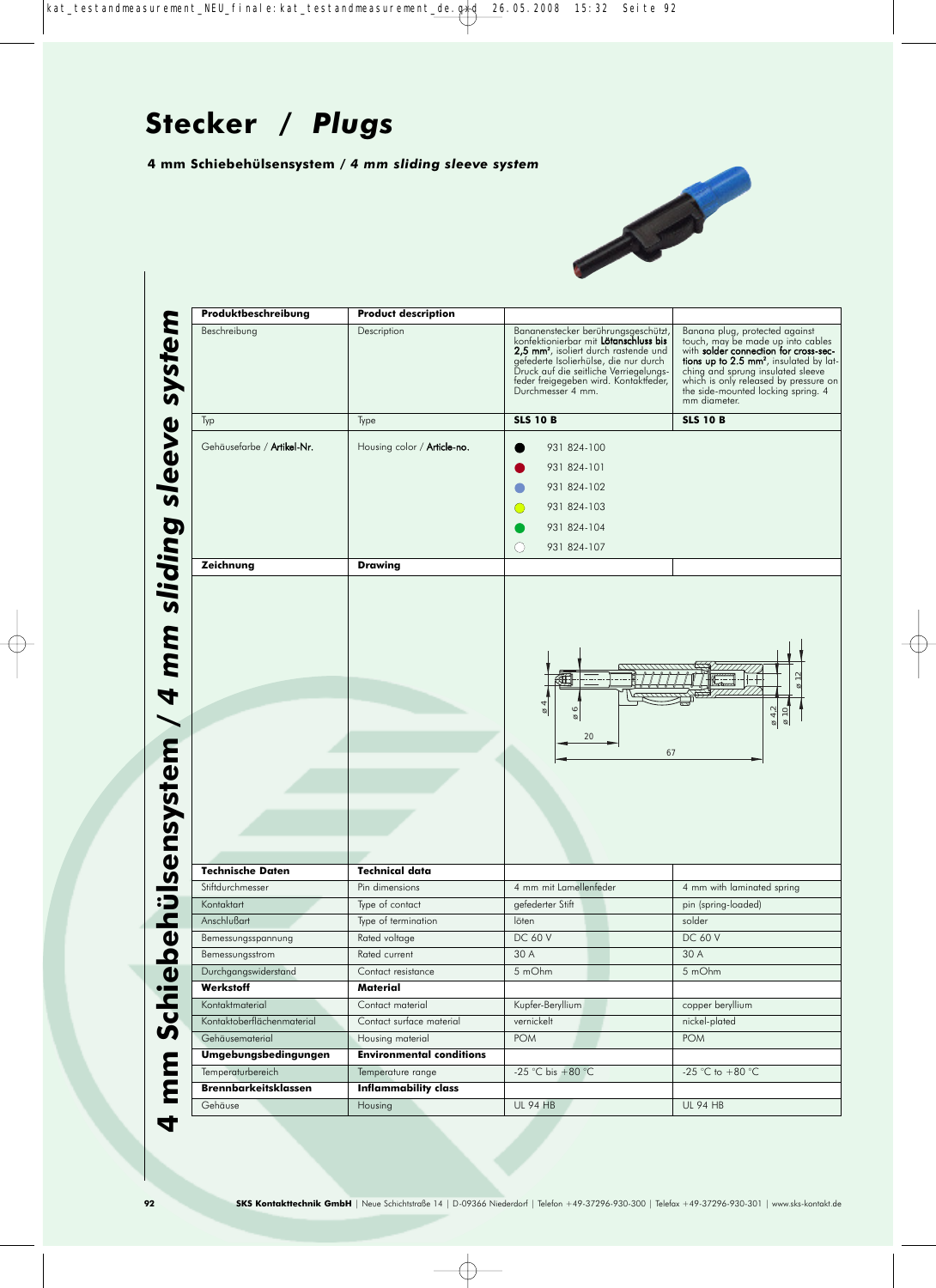



 $S<sub>S</sub>$ 

| Banana plug, touch-protected, can<br>Bananenstecker berührungsgeschützt<br>Banana plug, touch-protected, with<br>Bananenstecker berührungsgeschützt,<br>konfektionierbar mit Schrauban-<br>capability of fur-ther connection, with<br>be assembled with cables with screw<br>mit Weitersteckmöglichkeit, Schraub-<br>schluss bis 1,5 mm <sup>2</sup> , isoliert durch<br>anschluss bis 2,5 mm <sup>2</sup> . Isoliert durch<br>solder connection for cross-sections up<br>connection up to 1.5 mm <sup>2</sup> cross-sec-<br>rastende und gefederte Isolierhülse,<br>tion, insulated by latching and<br>rastende und gefederte Isolierhülse, die<br>to 2.5 mm <sup>2</sup> , insulated by latching and<br>die nur durch Druck auf die seitliche<br>sprung insulated sleeve which is only<br>nur durch Druck auf die seitliche Ver-<br>sprung insulated sleeve which is only<br>Verriegelungsfeder freigegeben wird.<br>released by pressure on the side-<br>riegelungsfeder freigegeben wird.<br>released by pressure on the side-moun-<br>Kontaktfeder, Durchmesser 4 mm.<br>Kontaktfeder, Durchmesser 4 mm.<br>mounted locking spring. 4 mm dia-<br>ted locking spring. 4 mm diameter.<br>meter.<br><b>SLS 20 B</b><br><b>SLS 20 B</b><br><b>SLS 200</b><br><b>SLS 200</b><br>931 825-100<br>932 153-100<br>931 825-101<br>932 153-101<br>931 825-102<br>932 153-102<br>931 825-103<br>932 153-103<br>931 825-104<br>932 153-104<br>931 825-107<br>$\frac{2}{3}$<br>ćΤ<br>ΚĦ<br>4<br>$\overline{6}$ 4<br>$\circ$<br>$\frac{\varphi}{10}$<br>$\varnothing$ 4,2<br>$\circ$<br>ø<br>ø<br>ø<br>20<br>20<br>65<br>67<br>4 mm mit Lamellenfeder<br>4 mm mit Lamellenfeder<br>4 mm with laminated spring<br>4 mm with laminated spring<br>gefederter Stift<br>gefederter Stift, ungefederte Buchse<br>pin (spring-loaded), socket<br>pin (spring-loaded)<br>schrauben<br>schrauben<br>screw<br>screw<br><b>DC 300 V</b><br><b>DC 300 V</b><br>DC 300 V<br><b>DC 300 V</b><br>16 A<br>30 A<br>16 A<br>30 A<br>5 mOhm<br>5 mOhm<br>5 mOhm<br>5 mOhm<br>Kupfer-Beryllium<br>copper beryllium<br>Kupfer-Beryllium<br>copper beryllium<br>vernickelt<br>nickel-plated<br>vernickelt<br>nickel-plated<br>POM<br>PP<br>PP<br><b>POM</b><br>-25 °C bis +80 °C<br>-25 °C to +80 °C<br>-25 °C bis +80 °C<br>-25 °C to +80 °C |                 |                 |           |           |
|---------------------------------------------------------------------------------------------------------------------------------------------------------------------------------------------------------------------------------------------------------------------------------------------------------------------------------------------------------------------------------------------------------------------------------------------------------------------------------------------------------------------------------------------------------------------------------------------------------------------------------------------------------------------------------------------------------------------------------------------------------------------------------------------------------------------------------------------------------------------------------------------------------------------------------------------------------------------------------------------------------------------------------------------------------------------------------------------------------------------------------------------------------------------------------------------------------------------------------------------------------------------------------------------------------------------------------------------------------------------------------------------------------------------------------------------------------------------------------------------------------------------------------------------------------------------------------------------------------------------------------------------------------------------------------------------------------------------------------------------------------------------------------------------------------------------------------------------------------------------------------------------------------------------------------------------------------------------------------------------------------------------------------------------------------------------------------------------------------------------------------------------------------------------------------------------------------------------------------------------------------------------------------------------------------------|-----------------|-----------------|-----------|-----------|
|                                                                                                                                                                                                                                                                                                                                                                                                                                                                                                                                                                                                                                                                                                                                                                                                                                                                                                                                                                                                                                                                                                                                                                                                                                                                                                                                                                                                                                                                                                                                                                                                                                                                                                                                                                                                                                                                                                                                                                                                                                                                                                                                                                                                                                                                                                               |                 |                 |           |           |
|                                                                                                                                                                                                                                                                                                                                                                                                                                                                                                                                                                                                                                                                                                                                                                                                                                                                                                                                                                                                                                                                                                                                                                                                                                                                                                                                                                                                                                                                                                                                                                                                                                                                                                                                                                                                                                                                                                                                                                                                                                                                                                                                                                                                                                                                                                               |                 |                 |           |           |
|                                                                                                                                                                                                                                                                                                                                                                                                                                                                                                                                                                                                                                                                                                                                                                                                                                                                                                                                                                                                                                                                                                                                                                                                                                                                                                                                                                                                                                                                                                                                                                                                                                                                                                                                                                                                                                                                                                                                                                                                                                                                                                                                                                                                                                                                                                               |                 |                 |           |           |
|                                                                                                                                                                                                                                                                                                                                                                                                                                                                                                                                                                                                                                                                                                                                                                                                                                                                                                                                                                                                                                                                                                                                                                                                                                                                                                                                                                                                                                                                                                                                                                                                                                                                                                                                                                                                                                                                                                                                                                                                                                                                                                                                                                                                                                                                                                               |                 |                 |           |           |
|                                                                                                                                                                                                                                                                                                                                                                                                                                                                                                                                                                                                                                                                                                                                                                                                                                                                                                                                                                                                                                                                                                                                                                                                                                                                                                                                                                                                                                                                                                                                                                                                                                                                                                                                                                                                                                                                                                                                                                                                                                                                                                                                                                                                                                                                                                               |                 |                 |           |           |
|                                                                                                                                                                                                                                                                                                                                                                                                                                                                                                                                                                                                                                                                                                                                                                                                                                                                                                                                                                                                                                                                                                                                                                                                                                                                                                                                                                                                                                                                                                                                                                                                                                                                                                                                                                                                                                                                                                                                                                                                                                                                                                                                                                                                                                                                                                               |                 |                 |           |           |
|                                                                                                                                                                                                                                                                                                                                                                                                                                                                                                                                                                                                                                                                                                                                                                                                                                                                                                                                                                                                                                                                                                                                                                                                                                                                                                                                                                                                                                                                                                                                                                                                                                                                                                                                                                                                                                                                                                                                                                                                                                                                                                                                                                                                                                                                                                               |                 |                 |           |           |
|                                                                                                                                                                                                                                                                                                                                                                                                                                                                                                                                                                                                                                                                                                                                                                                                                                                                                                                                                                                                                                                                                                                                                                                                                                                                                                                                                                                                                                                                                                                                                                                                                                                                                                                                                                                                                                                                                                                                                                                                                                                                                                                                                                                                                                                                                                               |                 |                 |           |           |
|                                                                                                                                                                                                                                                                                                                                                                                                                                                                                                                                                                                                                                                                                                                                                                                                                                                                                                                                                                                                                                                                                                                                                                                                                                                                                                                                                                                                                                                                                                                                                                                                                                                                                                                                                                                                                                                                                                                                                                                                                                                                                                                                                                                                                                                                                                               |                 |                 |           |           |
|                                                                                                                                                                                                                                                                                                                                                                                                                                                                                                                                                                                                                                                                                                                                                                                                                                                                                                                                                                                                                                                                                                                                                                                                                                                                                                                                                                                                                                                                                                                                                                                                                                                                                                                                                                                                                                                                                                                                                                                                                                                                                                                                                                                                                                                                                                               |                 |                 |           |           |
|                                                                                                                                                                                                                                                                                                                                                                                                                                                                                                                                                                                                                                                                                                                                                                                                                                                                                                                                                                                                                                                                                                                                                                                                                                                                                                                                                                                                                                                                                                                                                                                                                                                                                                                                                                                                                                                                                                                                                                                                                                                                                                                                                                                                                                                                                                               |                 |                 |           |           |
|                                                                                                                                                                                                                                                                                                                                                                                                                                                                                                                                                                                                                                                                                                                                                                                                                                                                                                                                                                                                                                                                                                                                                                                                                                                                                                                                                                                                                                                                                                                                                                                                                                                                                                                                                                                                                                                                                                                                                                                                                                                                                                                                                                                                                                                                                                               |                 |                 |           |           |
|                                                                                                                                                                                                                                                                                                                                                                                                                                                                                                                                                                                                                                                                                                                                                                                                                                                                                                                                                                                                                                                                                                                                                                                                                                                                                                                                                                                                                                                                                                                                                                                                                                                                                                                                                                                                                                                                                                                                                                                                                                                                                                                                                                                                                                                                                                               |                 |                 |           |           |
|                                                                                                                                                                                                                                                                                                                                                                                                                                                                                                                                                                                                                                                                                                                                                                                                                                                                                                                                                                                                                                                                                                                                                                                                                                                                                                                                                                                                                                                                                                                                                                                                                                                                                                                                                                                                                                                                                                                                                                                                                                                                                                                                                                                                                                                                                                               |                 |                 |           |           |
|                                                                                                                                                                                                                                                                                                                                                                                                                                                                                                                                                                                                                                                                                                                                                                                                                                                                                                                                                                                                                                                                                                                                                                                                                                                                                                                                                                                                                                                                                                                                                                                                                                                                                                                                                                                                                                                                                                                                                                                                                                                                                                                                                                                                                                                                                                               |                 |                 |           |           |
|                                                                                                                                                                                                                                                                                                                                                                                                                                                                                                                                                                                                                                                                                                                                                                                                                                                                                                                                                                                                                                                                                                                                                                                                                                                                                                                                                                                                                                                                                                                                                                                                                                                                                                                                                                                                                                                                                                                                                                                                                                                                                                                                                                                                                                                                                                               |                 |                 |           |           |
|                                                                                                                                                                                                                                                                                                                                                                                                                                                                                                                                                                                                                                                                                                                                                                                                                                                                                                                                                                                                                                                                                                                                                                                                                                                                                                                                                                                                                                                                                                                                                                                                                                                                                                                                                                                                                                                                                                                                                                                                                                                                                                                                                                                                                                                                                                               |                 |                 |           |           |
|                                                                                                                                                                                                                                                                                                                                                                                                                                                                                                                                                                                                                                                                                                                                                                                                                                                                                                                                                                                                                                                                                                                                                                                                                                                                                                                                                                                                                                                                                                                                                                                                                                                                                                                                                                                                                                                                                                                                                                                                                                                                                                                                                                                                                                                                                                               | <b>UL 94 HB</b> | <b>UL 94 HB</b> | UL 94 V-2 | UL 94 V-2 |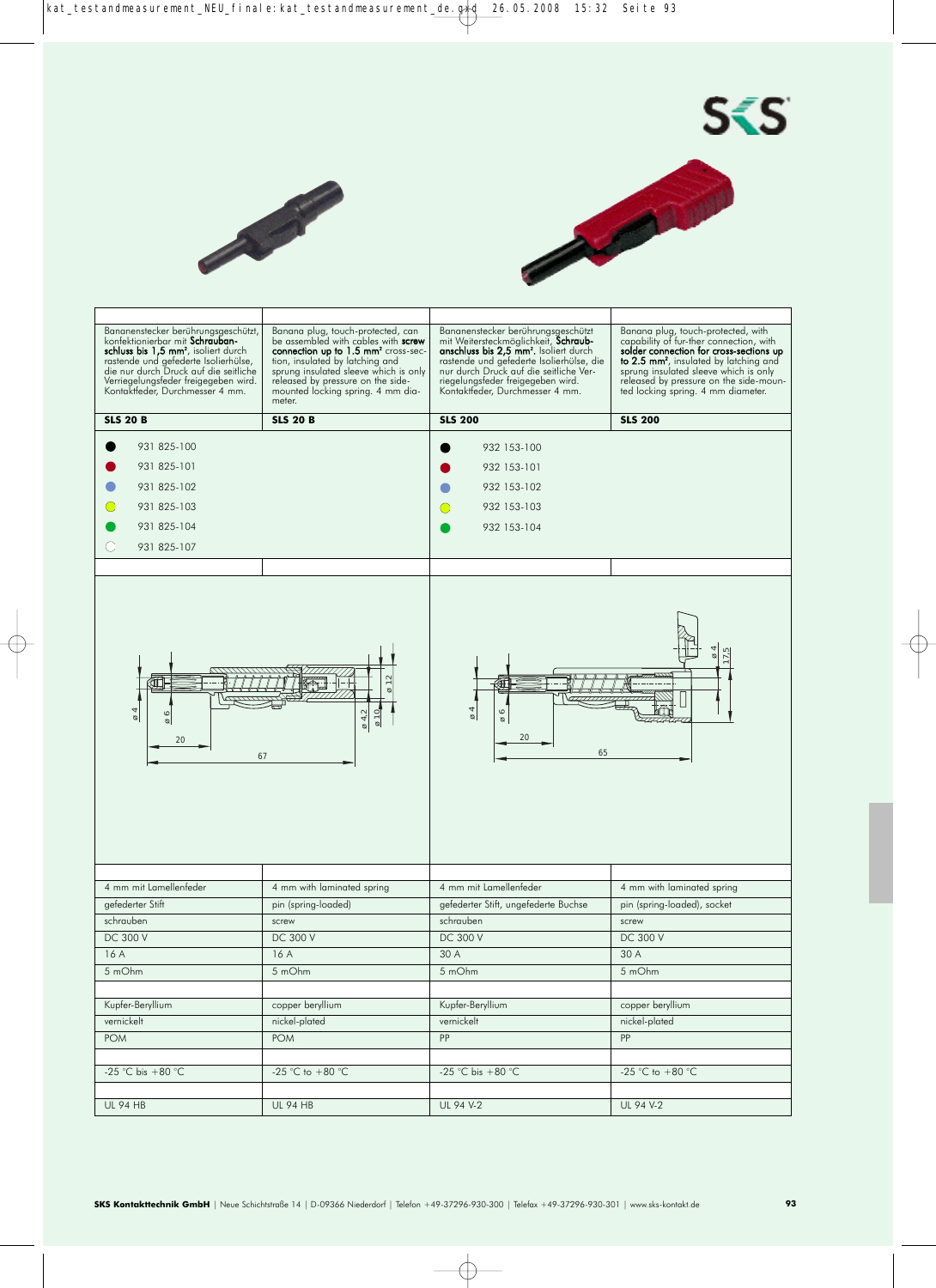**4 mm Sicherheitssystem /** *4 mm safety system*



| Produktbeschreibung         | <b>Product description</b>         |                                                                                                                                                                                                                                                                                       |                                                                                                                                                                                                                                                           |
|-----------------------------|------------------------------------|---------------------------------------------------------------------------------------------------------------------------------------------------------------------------------------------------------------------------------------------------------------------------------------|-----------------------------------------------------------------------------------------------------------------------------------------------------------------------------------------------------------------------------------------------------------|
| Beschreibung                | Description                        | Winkelstecker berührungsgeschützt<br>mit Schraubanschluß für Leitungen<br>von 0,5 mm <sup>2</sup> bis 1,5 mm <sup>2</sup> , Leitungs-<br>außendurchmesser max. 4,2 mm.<br>Steckerstift 4 mm mit Lamellenfeder,<br>1000 V-System, IEC 61010. Einfache<br>Montage durch "Click-System". | Safety angled connector with screw<br>connection for leads from 0.5 mm <sup>2</sup><br>to 1.5 mm <sup>2</sup> , outer diameter of lead<br>max. 4.2 mm. Plug 4 mm with<br>caged spring, 1000 V-system, IEC<br>61010. Simple assembly by "Click-<br>System" |
| Typ                         | Type                               | LAS S W                                                                                                                                                                                                                                                                               | LAS S W                                                                                                                                                                                                                                                   |
| Gehäusefarbe / Artikel-Nr.  | Housing color / <b>Article-no.</b> | 934 098-100                                                                                                                                                                                                                                                                           |                                                                                                                                                                                                                                                           |
|                             |                                    | 934 098-101                                                                                                                                                                                                                                                                           |                                                                                                                                                                                                                                                           |
|                             |                                    | 934 098-102                                                                                                                                                                                                                                                                           |                                                                                                                                                                                                                                                           |
|                             |                                    |                                                                                                                                                                                                                                                                                       |                                                                                                                                                                                                                                                           |
|                             |                                    | 934 098-103<br>0                                                                                                                                                                                                                                                                      |                                                                                                                                                                                                                                                           |
|                             |                                    | 934 098-104                                                                                                                                                                                                                                                                           |                                                                                                                                                                                                                                                           |
| Zeichnung                   | <b>Drawing</b>                     |                                                                                                                                                                                                                                                                                       |                                                                                                                                                                                                                                                           |
| <b>Technische Daten</b>     | <b>Technical data</b>              | $\alpha$<br>20<br>46,3                                                                                                                                                                                                                                                                | 25<br>丗<br>$\varnothing$ 4                                                                                                                                                                                                                                |
| Stiftdurchmesser            | Pin dimensions                     | 4 mm mit Lamellenfeder                                                                                                                                                                                                                                                                | 4 mm with laminated spring                                                                                                                                                                                                                                |
| Kontaktart                  | Type of contact                    | gefederter Stift                                                                                                                                                                                                                                                                      | pin (spring-loaded)                                                                                                                                                                                                                                       |
| Anschlußart                 | Type of termination                | schrauben                                                                                                                                                                                                                                                                             | screw                                                                                                                                                                                                                                                     |
| Norm                        | Standard                           | IEC 61010                                                                                                                                                                                                                                                                             | IEC 61010                                                                                                                                                                                                                                                 |
| Bemessungsspannung          | Rated voltage                      | AC/DC 1000 V                                                                                                                                                                                                                                                                          | AC/DC 1000 V                                                                                                                                                                                                                                              |
| Messkategorie               | Measuring category                 | CAT III                                                                                                                                                                                                                                                                               | CAT III                                                                                                                                                                                                                                                   |
| Bemessungsstrom             | Rated current                      | 24 A                                                                                                                                                                                                                                                                                  |                                                                                                                                                                                                                                                           |
| Werkstoff                   |                                    |                                                                                                                                                                                                                                                                                       | 24 A                                                                                                                                                                                                                                                      |
|                             | Material                           |                                                                                                                                                                                                                                                                                       |                                                                                                                                                                                                                                                           |
| Kontaktmaterial             | Contact material                   | Kupfer-Beryllium                                                                                                                                                                                                                                                                      | copper beryllium                                                                                                                                                                                                                                          |
| Kontaktoberflächenmaterial  | Contact surface material           | vernickelt                                                                                                                                                                                                                                                                            | nickel-plated                                                                                                                                                                                                                                             |
| Gehäusematerial             | Housing material                   | PA                                                                                                                                                                                                                                                                                    | PA                                                                                                                                                                                                                                                        |
| Umgebungsbedingungen        | <b>Environmental conditions</b>    |                                                                                                                                                                                                                                                                                       |                                                                                                                                                                                                                                                           |
| Temperaturbereich           | Temperature range                  | -15 °C bis +70 °C                                                                                                                                                                                                                                                                     | -15 °C to +70 °C                                                                                                                                                                                                                                          |
| <b>Brennbarkeitsklassen</b> | <b>Inflammability class</b>        |                                                                                                                                                                                                                                                                                       |                                                                                                                                                                                                                                                           |